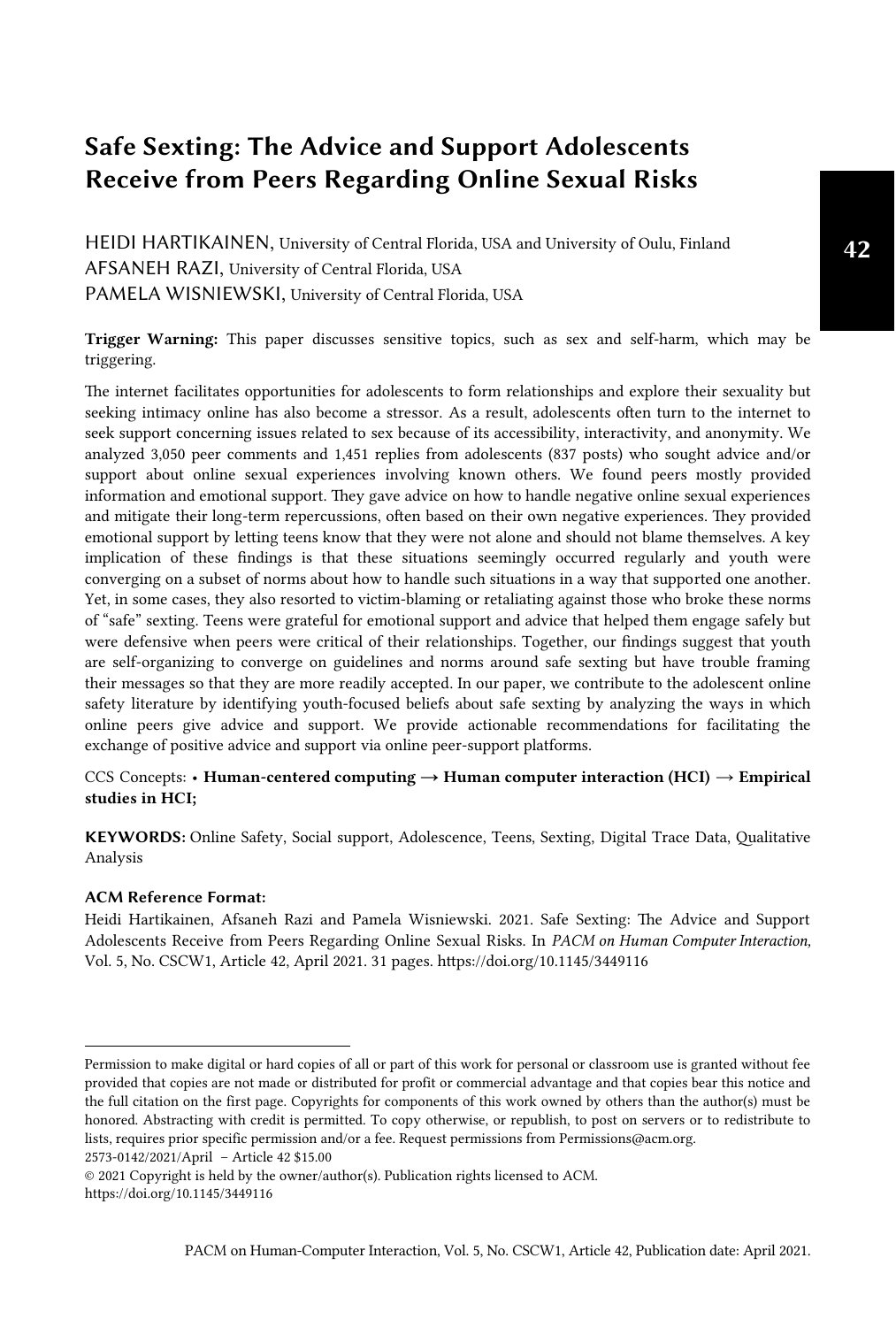#### 1 INTRODUCTION

Internet affords adolescents opportunities to form new relationships and explore their sexual identities [66]. According to Pew Research, 57% of teens aged 13-17 have started friendships online, and 55% have used social media to flirt with others [41]. Of the 35% of teens that have had a romantic relationship, 8% met their partner online [41]. Yet, seeking intimacy online can also be a stressor for teens [68]. It can pose risks such as exposure to pornography [43], sexting [25], unwanted online sexual solicitations [47], grooming [24], and abuse [45]. When it comes to online sexual risks and youth [24,71], adults often focus on strangers; yet, research shows that youth are more often victimized by people they know [42,59]. For instance, Whittle et al. [72] found that a majority of minors who experienced sextortion (i.e. threats to expose sexual images to coerce them to provide additional pictures, sex, or favors) knew the perpetrator in person, often as romantic partners. A more recent study by Razi et al. [54] found that adolescents have a more difficult time warding off unwanted sexual advances from people that they know, rather than strangers. Therefore, more research is warranted for understanding online sexual risks from known others, as well as how support could be provided to teens dealing with such issues.

Previous research has found that youth often leverage the internet to seek support and advice on topics like mental health [62], relationships [34], and sexual health [33,62]. Online peer support platforms empower youth to discuss these sensitive and uncomfortable topics [21,63] because they offer accessibility, interactivity, and anonymity [3,4] and enable users to receive advice and support without the risk of gossip or changing existing relationships [3,60]. Researchers [34,54] have previously analyzed adolescents' digital trace data (e.g., social media and online activities) to understand why teens seek support for online relationships and sexual issues. For instance, Razi et al. [54] investigated posts on a peer support platform and found that teens mostly seek support concerning sexting and how to resist pressure to engage when a crush, partner or friend asks them to. However, they did not analyze responses adolescents received to such posts, and they suggested future work should follow up in this direction. Similarly, Kim et al. [34] analyzed responses to posts about romantic relationship difficulties and found adolescents often advise peers to terminate relationships, rather than to seek help or communicate [34]. They suggested that more research is needed to investigate adolescent interpretations of types of social support to understand which are most useful. Thus, we utilized social media trace data from an online peer support platform to address this gap and answer the following questions:

RQ1: *What types of online support and advice (i.e., comments) do teens receive concerning online sexual experiences with known others?*

RQ2: *How does online social support vary based on different online sexual experiences?*

RQ3: *In turn, how do teens respond (i.e., original poster replies) to receiving different kinds of online social support?*

We gathered posts by 721 adolescents (ages 13-17) regarding their online sexual encounters with known others on a mental-health peer support platform, as well as the comment threads under these posts. To answer RQ1, we applied Cuthrona and Suhr's [10,15] framework of social support to qualitatively analyze the 3,050 peer comments on the posts. To answer RQ2, we analyzed the posts to identify the differing types of scenarios for which the teens sought support. To answer RQ3, we analyzed the 1,451 Original Poster (OP) replies from to understand how teens responded to the support they received.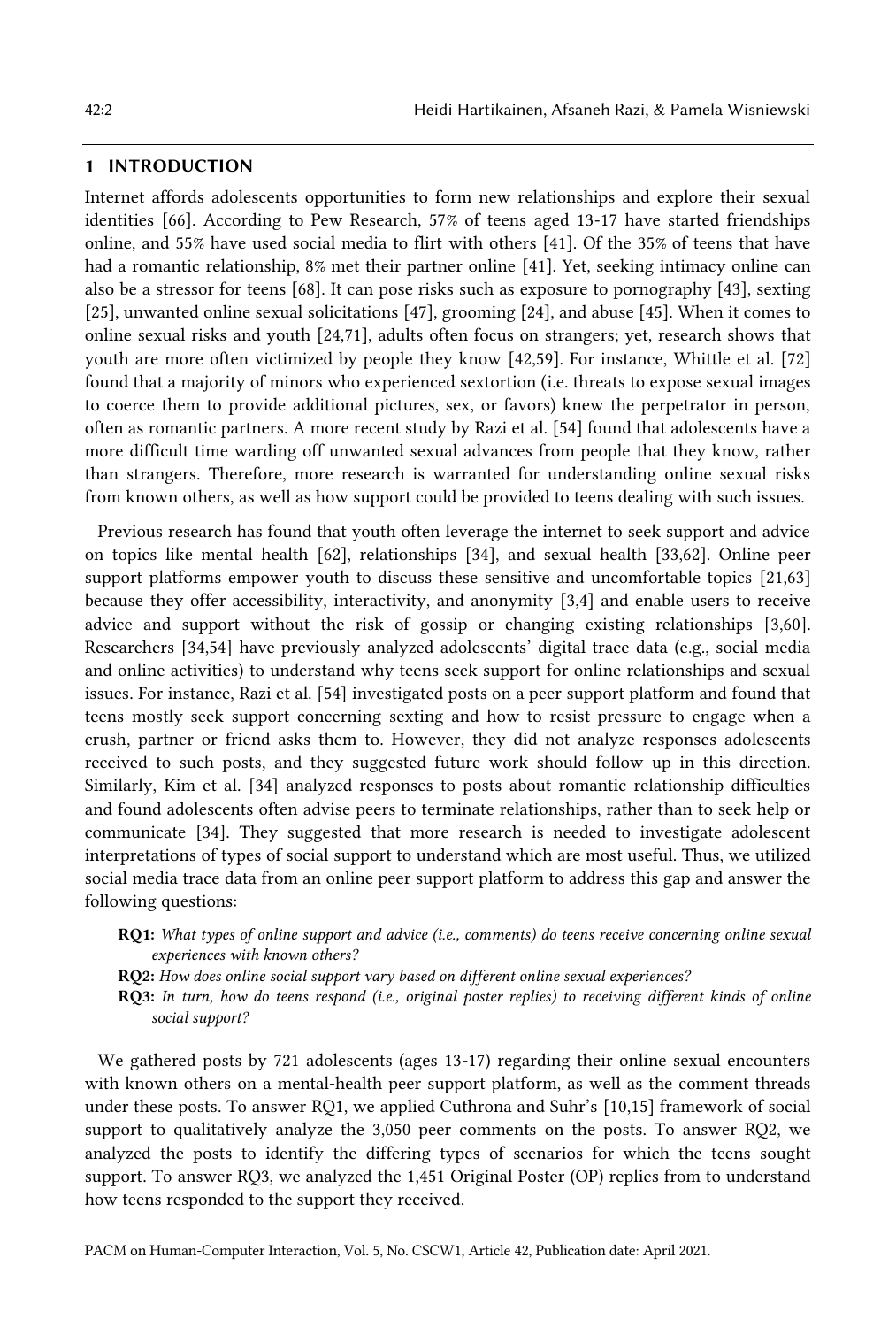Our results indicate that when adolescents seek help for online sexual interactions involving people they know, social support is given through Information Support, such as teaching or advice (69%, N=2,103), Emotional Support such as empathy or sympathy (36%, N=882), Esteem Support such as encouragement or compliments (13%, N=404), Network Support such as offering presence or connecting outside the platform  $(7\%, N=199)$ , and Tangible Assistance through carrying out tasks (4%, N=130) (RQ1). Peers provided advice, for example, on how to avoid or mitigate the negative repercussions of online sexual experiences. Often, this advice was based on their own past negative experiences. They also provided emotional support by letting teens know that they were not alone (e.g., "it happened to me too") and should not blame themselves.

A key implication of these findings is that these situations seemed to occur regularly, and youth were converging on a subset of advice and norms about how to handle such situations in a way that supported one another. Yet, in some cases, peers resorted to retaliating against those who were seen as breaking the unwritten rules of online intimacy, as well as victim-blaming those who they felt broke common-sense norms of safe sexting. Adolescents responded with gratitude to emotional and esteem support, as well as concrete advice that helped them navigate difficult situations or relationships. Yet, comments that gave negative feedback about a teen's relationship was often taken defensively, and advice to end relationships was often rejected. When peers took a neutral tone and told the teen to calm down, talk about their feelings, and set healthy boundaries, advice were more readily accepted. Together, these findings suggest that youth are self-organizing to converge on guidelines and norms around safe sexting practices but are having trouble framing their support and advice in a way that it is readily accepted.

#### 2 BACKGROUND

In this section, we review the past research literature concerning adolescent sexual development and online sexual experiences and discuss online social support for adolescent sexual experiences.

### 2.1 Adolescent Sexual Development and Online Sexual Experiences

Risk-taking and impulsivity are benchmarks for adolescence, along with self-exploration and an increase in sexuality [37]. Exploring one's sexuality is a normal and healthy part of adolescence [66], and emerging technologies provide teens more outlets to explore and gain experience in relationships and sexual experiences [19]. Teens in their early adolescence, however, still need to gain maturity and social experiences, as engaging in sexual activity could have negative longterm consequences [49]. One prevalent type of online sexual experiences for teens is sexting [54]. Though sexting has been widely studied, most literature focuses on motives, prevalence, and negative consequences [18] such as psychological issues [9,37] and cyberbullying [57]. In addition to sexting [37,64], research has focused on risks such as grooming [6,45,71] initiated by strangers or predators, who use techniques such as manipulation and flattery to lure victims into harmful situations [26,71].

As Pinter et al. [51] pointed out, previous research often examines adolescent online sexual experiences by relying on self-reports [37,59], which may not be reflective of their actual experiences . Researchers have recommended moving away from relying on teens' self-reports of their online risk experiences [52] to incorporate more objective sources, such as digital trace data (e.g. social media posts) to reduce self-report bias. In comparison with self-reports, digital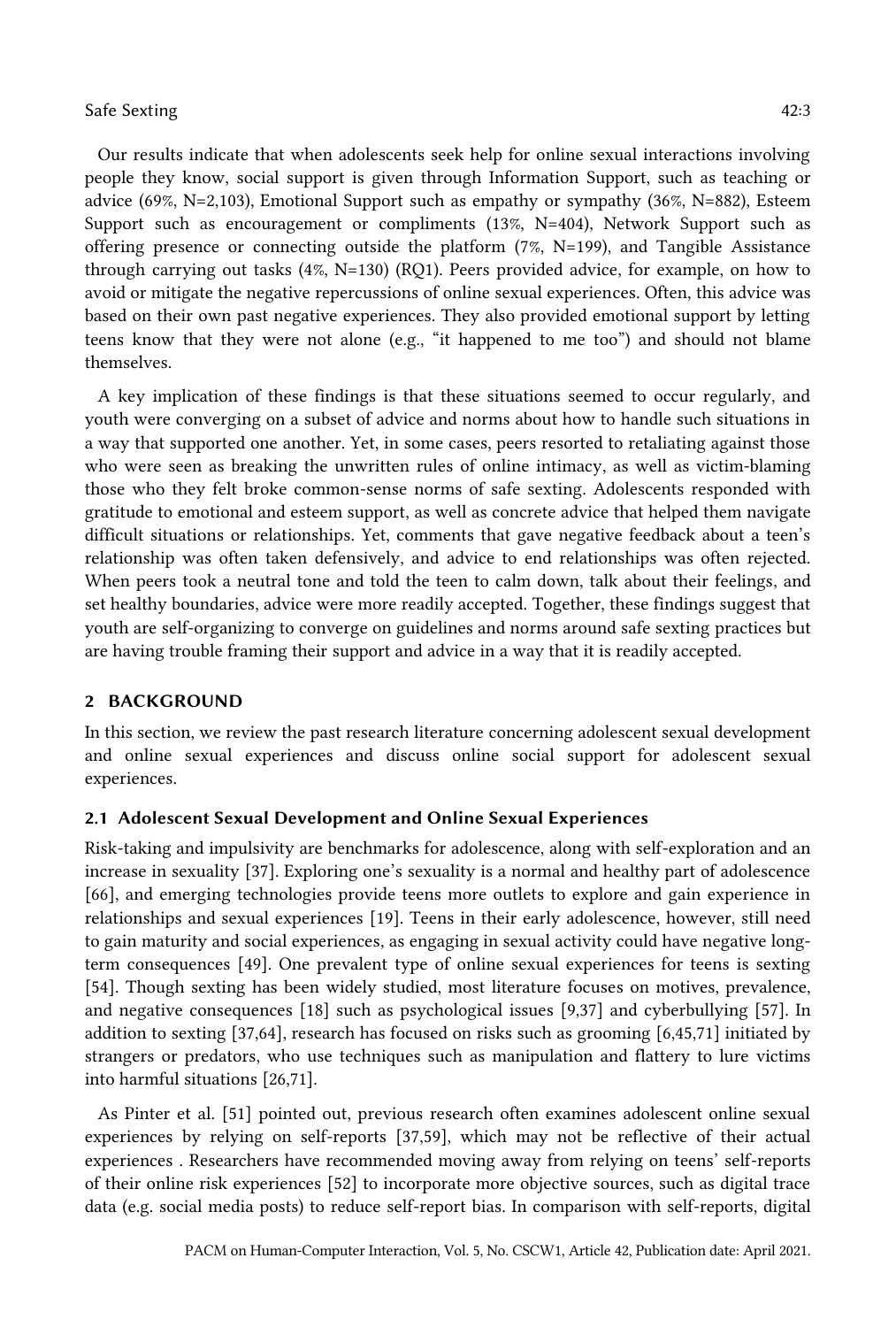trace data provides an unfiltered view into the online experiences of participants [1,27,55,56]. A few studies [16,31] use digital trace data to investigate sexual risks. For example, a quantitative content analysis of MySpace identified types of information youth may post publicly that can lead to their information being misused [31]. Another study investigated a sample of 200 offenders chatting with undercover officers and carried out an analysis of chats, emails, and social media posts [16]. Both studies focus on risk from strangers. The first example investigated teen experiences, but from a public profile where teens might not share content freely. The second study lacked real adolescent accounts. A more recent study [54] utilized adolescent posts on a peer support platform to understand online sexual experiences for which teens sought support for. It found that although teens received more sexual solicitations from strangers, they were able to more easily reject those requests compared to solicitations from people they knew [54]. Therefore, we extend this research by examining online social support and advice given to teen regarding online sexual experiences with people they already know and for which they seek advice on how to navigate. We utilize digital trace data from an online peer support platform as it is more reflective of teens' online behaviors and experiences than self-report data.

## 2.2 Online Social Support for Adolescent Sexual Encounters

Previous research [21,63,70] shows online social support for sensitive topics such as sexuality, sexual health, and sexual experiences is important for teens as they might not feel comfortable receiving professional help or talking to their parents about these topics [30,73]. They might also feel limited when talking to peers due to rigid norms and expectations they can circumvent online [20]. Besides, the majority of teens who face romantic relationship difficulties do not seek offline help due to fear of judgment, concerns about confidentiality, or lack of knowledge about available support [34]. They turn to online social support when they feel more comfortable interacting with people they do not know offline [20].

Previous research [3,48] utilized online trace-data for uncovering help-seeking and responses to sexual assault/abuse disclosures, but not all focused on teens' online sexual risk disclosures. For instance, Andalibi et al. [4] used mixed methods to understand self-disclosure on abuserelated posts and the relationship to anonymity on Reddit. They found that throwaway accounts are significantly more likely to engage in seeking support, and men are significantly more likely to use these kinds of accounts than women when posting about abuse. In follow-up work, Andalibi et al. [3] investigated responses to online sexual abuse-related disclosures on Reddit and found that anonymity enables opportunities for reciprocal sensitive disclosures and support. They also found posters that seek direct support are less likely to receive unsupportive or aggressive comments. Moors and Webber [48] analyzed questions and answers on Yahoo! Answers containing disclosures of sexual assault to find patterns of support seeking and responses for sexual assault victims. They found that survivors abused by people close to them when they were under the age of puberty utilized the medium the most.

Other researchers [63] examined teens' online peer responses to sexual health and relationships. Kim et al. [34] analyzed anonymous responses to posts about relationship difficulties such as controlling partners and break-ups and found teens often advise peers to terminate relationships, rather than seek help or communicate [34]. They also found females are given advice to seek help or break up and move on more often than males [34]. Suzuki and Calzo [63] investigated a moderated health support website to understand the types of health, sexuality, and relationship questions teens asked and types of support they received. They were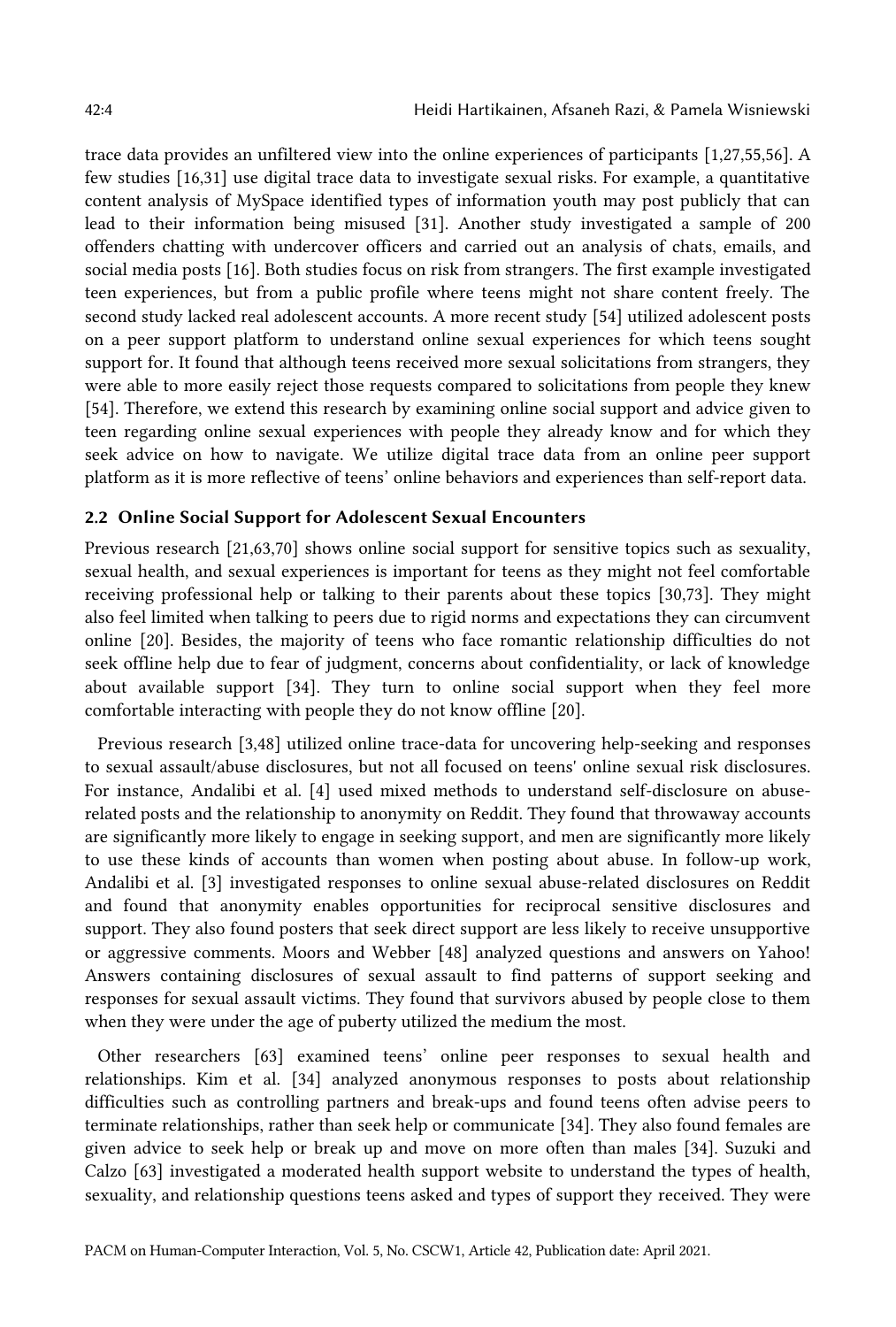provided advice in the form of opinions (63%), actionable advice (44%), concrete information (37%), personal experiences (33%), and emotionally supportive comments (12%). Kim et al. [34] suggested more research is needed to investigate teen interpretations of different advice and support to understand which are valid and useful.

Overall, the CSCW community has a longstanding history of studying how people seek and receive support through computer-mediated communication. This has become a core area of study within the field of social computing. Although previous work provides insights about adolescent support seeking behavior, as well as their responses concerning their sexual health and romantic relationships, they have not specifically investigated teens' online sexual experiences with people they know which our research investigates further. In this paper, we tackle a problem space in the intersection of social support and adolescent online sexual experiences by identifying youth-focused beliefs about safe sexting by analyzing how they give advice and support to others. We contribute to the literature by providing insights about how teens seek support online concerning their online sexual experiences with people they know, rather than with strangers. We provide insight about social support received about these issues, and how adolescents respond to the support they receive. Furthermore, rather than focusing only on problems related to online sexual experiences teens deal with, we analyze support they receive using a social support typology as a lens and discuss how teens respond to this support. Importantly, we utilize digital trace data from teens which could be more reflective of their experiences online than self-reports. We also provide actionable recommendations for facilitating the exchange of positive advice and support on anonymized online peer-support platforms to enable safer adolescent online sexual experiences.

## 3 THEORETICAL FRAMEWORK OF SOCIAL SUPPORT

We used the framework of social support developed by Cutrona and Suhr [14] who created and validated their social support behavior codes when studying marital dyads. This coding system includes five main types and 23 subtypes of support: Information Support includes *Advice* to offer ideas or suggest actions, *Referral* to other people or sources that can help, situation *Appraisal* to reassess or redefine the situation, and *Teaching* in and providing information, facts, or news about situation or skills needed to deal with it. Tangible Assistance includes *Loan*, offering to perform a *Direct Task*, or an *Indirect Task*, offering *Presence* through active participation, and expressing *Willingness* to help. Esteem Support includes *Compliments*, *Validation*, and agreeing with the recipient's perspective, and *Relief of Blame* to alleviate feelings of guilt. Network Support includes Offering *Access* to companions, offering *Presence* to spend time with recipient, and reminding about the availability of *Companions* similar in interest or experience. Emotional Support includes stressing closeness and love in *Relationships*, *Physical affection*, promises of *Confidence*, expressing *Sympathy* for the recipient's situation, *Listening* and making *attentive comments*, expressing *Empathy* or personal situation communicating understanding, and *Encouragement* to provide the recipient with hope and confidence, and *Prayer* [14].

This framework was previously used in an online setting by Braithwaite et al. [10] who used it to study messages on a bulletin board to gain more understanding of the support persons with disabilities received. One objective was to determine if an existing taxonomy developed in other social support contexts can, in modified form, account for the diversity of messages posted online. They found Cutrona and Suhr [15] framework to be the most generalizable for online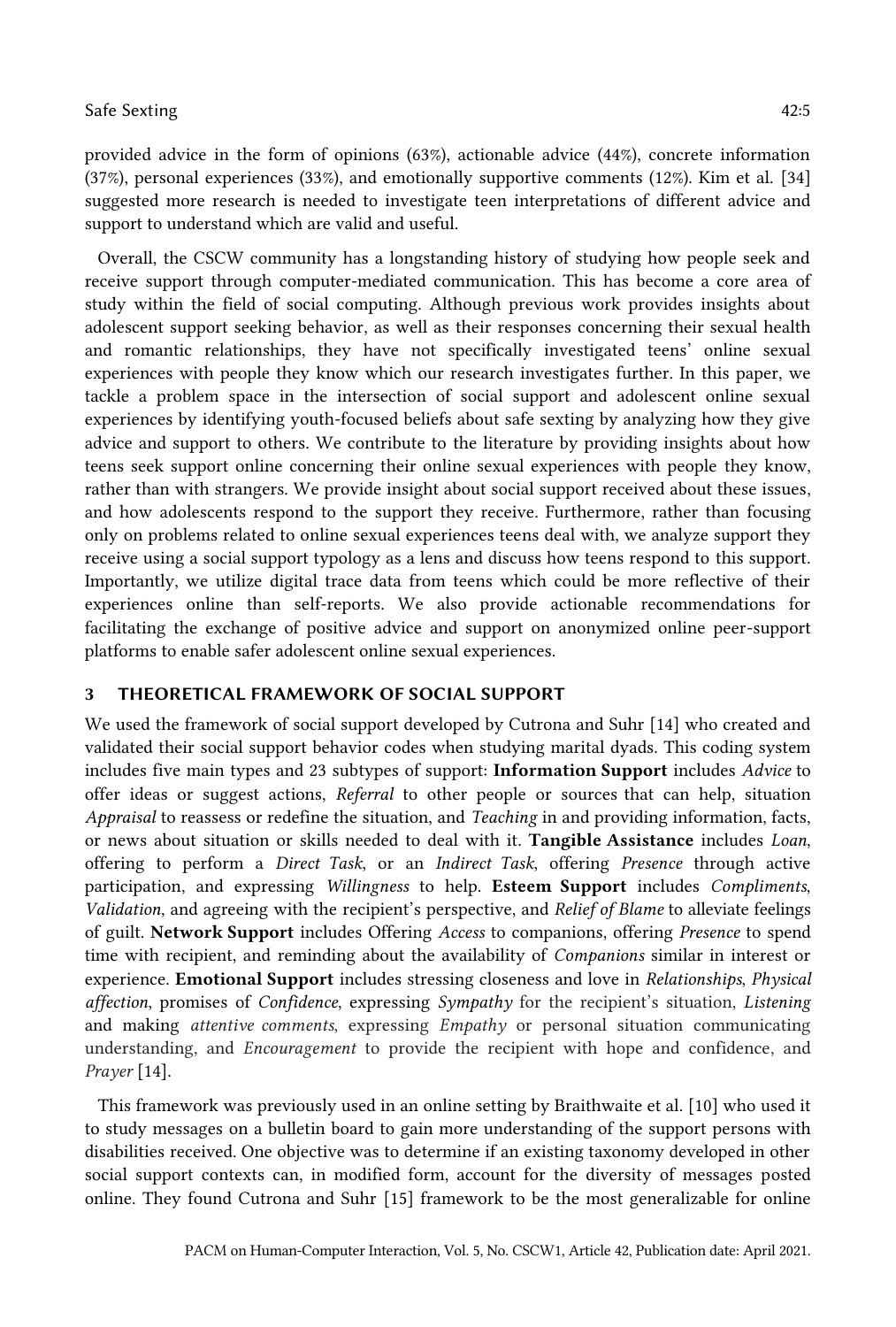settings [10] compared to Barbee and Cunningham [7] framework that could not be reliably implemented due to its partial reliance on nonverbal messages and overlap among some categories. We selected this framework because Cutrona and Suhr [15] derived their category system from a review of the social support literature and it is generalizable and tested on online settings (e.g., [3,10,13,14]), such as peer support received for sexual abuse disclosures [3]. We adopted this framework to investigate the context of online social support concerning teens' online sexual experiences with people they know. We discuss more in the method section on how we applied this framework for our study.

## 4 METHODS

In this section, we introduce the data collection methods used in the study, including a description of the dataset, or data scoping process, and the considerations for research ethics. Next, we introduce our data analysis approach, including how we coded social support comments and support seeking posts. Then, we explain how we coded OP replies to the support they received.

## 4.1 Data Collection

We licensed a de-identified dataset from a mental health peer support platform that caters primarily to adolescents and young adults. To protect the identity of the adolescents included in our data analysis, we anonymized the name of the platform. Like most social media websites, on this platform, users can post content and comment on the posts of others. These interactions are semi-anonymous: users only share a photo and screen name with others. Users have the option to post with their username or anonymously so that the post cannot be traced back to their profile. The dataset included over 5 million posts, 15 million comments, and metadata, such as reactions (e.g., like, heart, mood) between 2011 and 2017. Most posts were in English, but the nationality of the poster was not a variable in the dataset. The platform is moderated, although the ratio of moderators to users is low (0.00007). Users can flag posts or comments they find inappropriate, and moderators review flagged content. Moderators and admins can suspend users, and admins can ban those that breach guidelines. Flagged posts or comments were not filtered out of our dataset.

### 4.1.1Considerations for Ethics

As the dataset consisted of open-ended responses on sensitive issues, all researchers completed the IRB CITI Training for working with human subjects before accessing the dataset. Additionally, we submitted a research protocol to our university's Institutional Review Board (IRB). However, they determined this research was exempt from human subjects' review as personally identifiable information such as usernames were removed from the dataset by the service provider before it was shared with the research team. For extra precaution, we made sure the quotes provided in this paper are anonymized and paraphrased: Data was disguised, for example, by removing verbatim quotes that could be linked back to the person, removing pseudonyms used, and introducing false details that do not matter in the context [12]. While the dataset included the self-professed age and gender of participants, we did not need to invoke our status as mandated child abuse reporters during this project. Furthermore, as posts and comments included potentially disturbing content, we took care to discuss mental health issues with the research team. They were encouraged to take breaks if needed and to discuss concerns or issues as they arose, so that the safety and wellbeing of all team members stayed intact.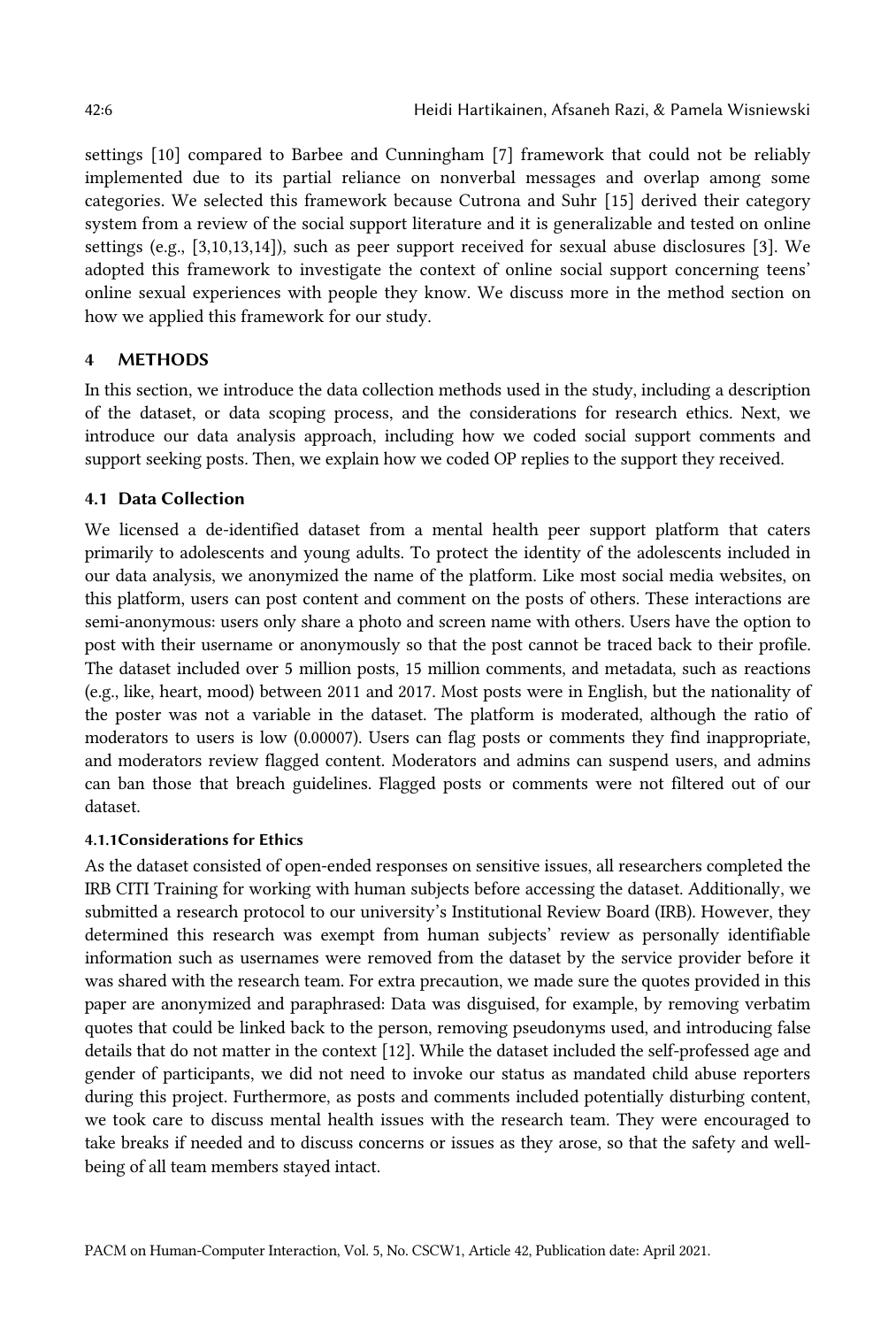#### 4.1.2 Dataset Scoping

To scope the dataset down to a feasible size for qualitative analysis, we adopted the process from Razi et al. [54]. First, we ran a query to identify posts that a) were made by minors between the ages of 13-17 who are in the transitional stage from childhood to adulthood [74], b) that contained both online terms (e.g. Facebook, Tinder, chat, message, cyber) and sexual terms (e.g., sex, naked, rape, dick, pussy, blowjob, cum). For online terms we searched for popular social media platforms between the years 2011 to 2017 [46]. For sexual terms, we used sexual jargon used by teens [65]. In addition, we read through posts to add more relevant sexual and online terms through an iterative process. This filtered the dataset to 8,163 posts by 6,268 teens. Posts were divided among five research assistants that coded each post for relevancy in pairs.

A post was coded as relevant if: 1) it involved an online sexual risk experience, 2) the experience involved someone the original poster knew personally, and 3) they sought support for the situation. If the post did not meet these criteria, it was coded as irrelevant. The reason for this criteria is that it has been shown that adolescents have the most difficult time rejecting sexual solicitations from people they know [54]. We defined support seeking in line with Barbee [7] who included both direct support seeking (explicitly ask for help) and indirect support seeking (hints that a problem exists). Two independent coders coded 10% of the posts to form a consensus of the categories; IRR (Cohen's Kappa) ranged from a substantial (0.71) to a complete agreement (1.00). We calculated Cohen's Kappa Interrater Reliability that resulted in a substantial agreement (0.71) [61]. After forming consensus, we identified 837 posts as relevant. To be able to analyze what kind of social support teens received concerning these online sexual experiences, and how they engage with the support, we retrieved all the comments (N=4,501) on the relevant posts. 3,050 (68%) of these comments were made by other users and 1,451 (32%) were replies by original posters.

## 4.2 Data Analysis Approach

In this section, we describe the methods used for our qualitative analysis.

#### 4.2.1 Social Support on Adolescent Support Seeking Posts

We first conducted a thematic analysis [11] of 3,050 comments made by anonymous peers. We prepared a codebook based on the classification of social support by Cuthrona and Suhr [10,15] introduced in section 2.1. The codebook is shown in Table 1. We removed some subcategories of social support included in the original classification but not visible in our data because of the online nature of the platform. These included Emotional Support through Confidentiality, and Tangible assistance through Loan and Active Participation through physical presence. We also merged subcategories of social support uncommon in our data. In Tangible Assistance category Access (offer to provide access to new companions) was merged with Companions (remind of availability of companions similar in interest or experience), under Performing Tasks Direct Task (offer to perform a task in response to a need or request) and Indirect Task (offer to perform a task not in response to a need or request) were merged to Performing Tasks. We also added additional codes not included in the social support framework. They included Mood Boosters that emerged from the data as a way to lighten the mood by joking or sending memes. In addition, we added a category for "Other" comments not expressing support. They included negative comments (i.e., trolling, bullying), and empty comments, duplicates, and random characters.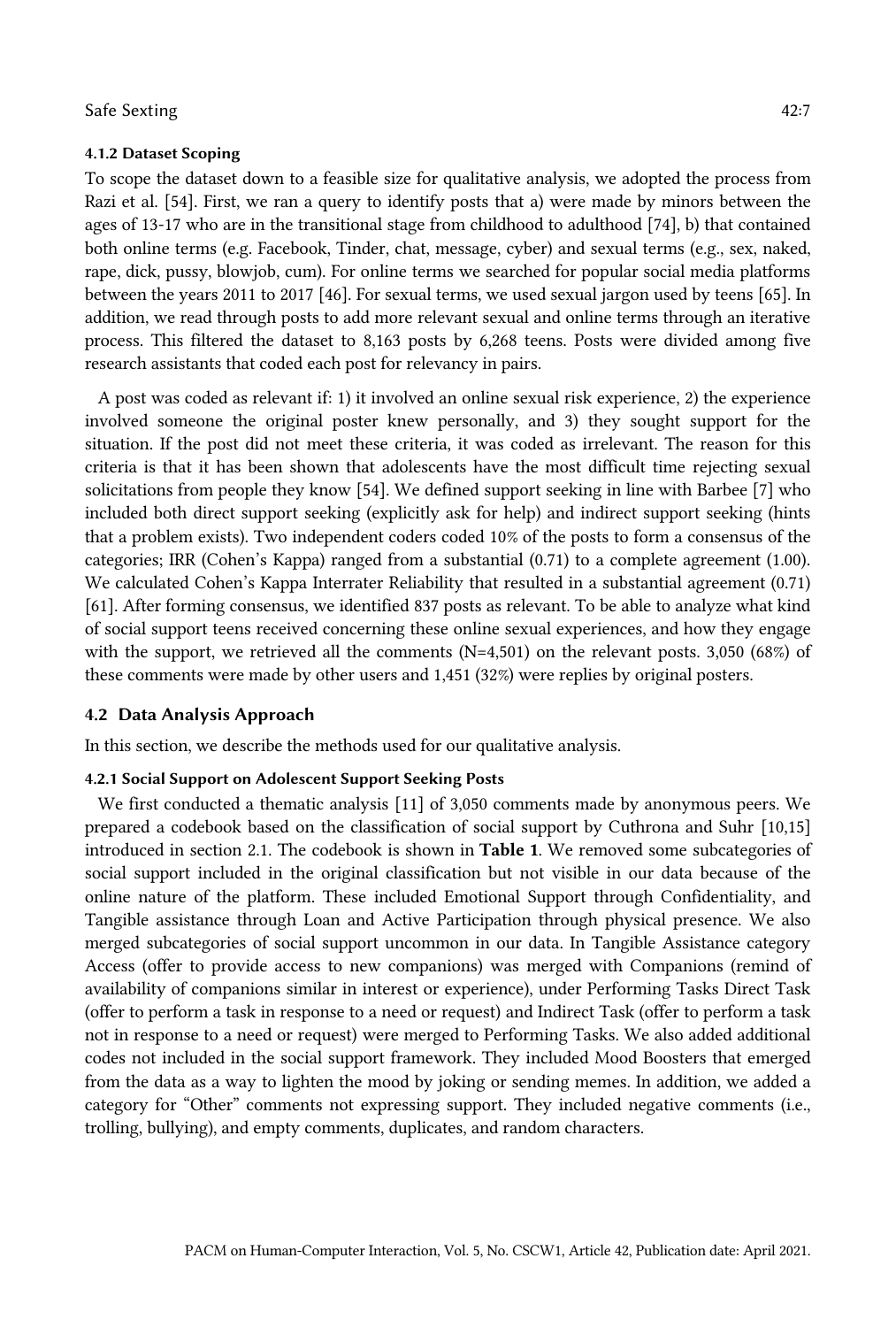| Category                                           | Subcategory                     | <b>Examples</b>                                                                                                       |
|----------------------------------------------------|---------------------------------|-----------------------------------------------------------------------------------------------------------------------|
| Information<br><b>Support</b><br>$(69\%, N=2,103)$ | Advice (58%, N=1,210)           | "Then it is for the best to talk to him - good luck!"                                                                 |
|                                                    | Appraisal (55%, N=1,155)        | "If he doesn't understand it, then he isn't worth it"                                                                 |
|                                                    | Referral (6%, N=136)            | "Call 911. It will be ok but you should go see a doctor"                                                              |
|                                                    | Teaching (2%, N=50)             | "If she shows the police, he can get arrested. It's a felony."                                                        |
| Emotional<br><b>Support</b><br>$(36\%, N=882)$     | Listening (27%, N=326)          | "That is interesting"                                                                                                 |
|                                                    | Understanding (23%, N=205)      | "i was in the same situation as you a couples years ago"                                                              |
|                                                    | Sympathy $(16\%, N=144)$        | "I'm so sorry - I hope you feel better <3"                                                                            |
|                                                    | Encouragement $(19\%, N=167)$   | "Stay strong sweetie"                                                                                                 |
|                                                    | Phys. Affection (14%, N=122)    | "*hugs* there there"                                                                                                  |
|                                                    | Mood Boosters* (6%, N=50)       | "*blares cop sirens* Allright where is he?"                                                                           |
|                                                    | Relationships (5%, N=46)        | "People need emotional support, and that's a part of a $bf/gf$<br>job. To actually care"                              |
| <b>Esteem Support</b><br>$(13\%, N=404)$           | Validation (71%, N=285)         | "ignore max. u did the right thing doll"                                                                              |
|                                                    | Compliments (22%, N=87)         | "np u seem really cool an like a caring person"                                                                       |
|                                                    | Relief of Blame (21%, N=84)     | "honestly its not your fault"                                                                                         |
| <b>Network</b><br><b>Support</b><br>$(7\%, N=199)$ | Presence (74%, N=148)           | "I'm here for you love."                                                                                              |
|                                                    | Companions (28%, N=56)          | "Sometimes we feel we're alone in this world But this<br>platform is a good example that we can still come together." |
| Tangible<br><b>Assistance</b><br>$(4\%, N=130)$    | Willingness $(88\%, N=115)$     | "If you want to talk sweetie, my kik is $[]$ xxx"                                                                     |
|                                                    | Tasks participation (18%, N=23) | "Give me her Facebook and I will call her a f'ing cunt"                                                               |
| Other*<br>$(10\%, N=294)$                          | Negative* $(22\%, N=64)$        | "it's your own fault. You're the one who's stupid."                                                                   |
|                                                    | Not fitting (78% N=230)         | e.g. Empty messages, <i>duplicates</i> or a <i>random</i> characters                                                  |

Table 1 Codebook for Social Support (N=3050) in Adolescent Support Seeking Posts

*\* Indicates addition to the original codebook*

We allowed codes to overlap or be double-coded. To calculate inter-rater reliability, three coders coded the same 10% of the comments (N=305). Cohen's Kappa ranged from 0.71 to 1.0 (substantial to complete agreement). After Cohen's Kappa was calculated researchers discussed posts they had different codes to come to a consensus. Three research assistants proceeded to code the remaining comments. After initial coding, the first author went through the comments in different post categories to identify emerging themes. These themes were discussed between all authors, and a narrative synthesis was prepared, illustrating results with quotes.

## 4.2.2 Emergent Support Seeking Scenarios

Next, we conducted a thematic analysis of 837 posts in our dataset. The purpose was to identify issues concerning online sexual experiences with people that they know that adolescents seek support for in peer support platforms (RQ2). To develop the codebook for support seeking posts, three coders sat together to go through and discuss individual posts to come up with initial codes and descriptions for scenarios teens seeking help in. They were discussed between all researchers involved in the project, and similar codes were merged once consensus was reached. The codebook is presented in Table 2, ordered by prevalence.

Two coders proceed to code the same 12% of these posts (n=100) to determine inter-rater reliability. Cohen's Kappa ranged from 0.75 to 1.0 (substantial to complete agreement). After Cohen's Kappa was calculated, researchers gathered to discuss posts they had different codes for and came to a consensus.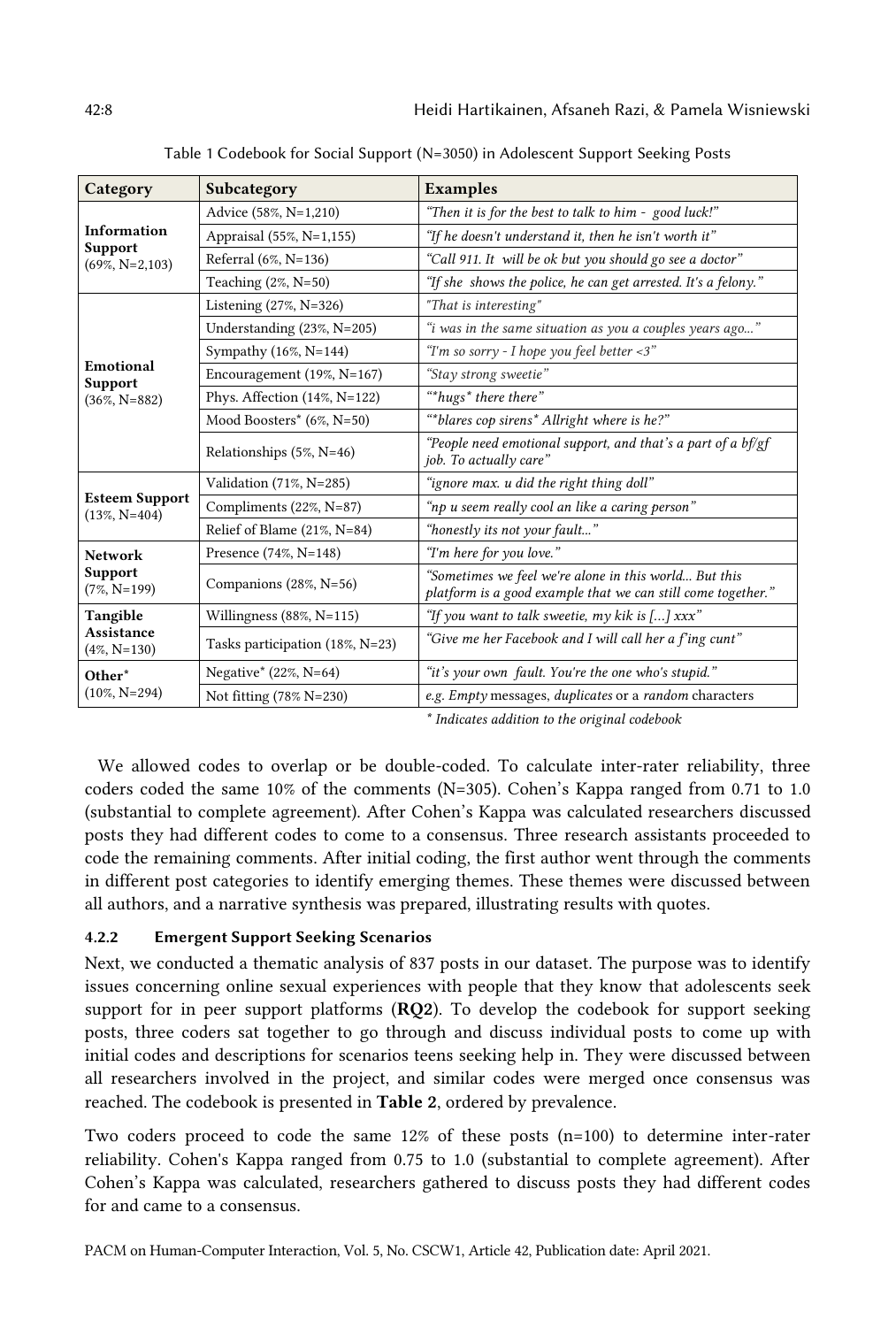| <b>Scenarios</b>                                       | <b>Description</b>                                                                                                      | <b>Example Posts</b>                                                                                                                         |
|--------------------------------------------------------|-------------------------------------------------------------------------------------------------------------------------|----------------------------------------------------------------------------------------------------------------------------------------------|
| <b>Engaged</b> in<br><b>Sexting</b><br>$(45\%, n=380)$ | Poster has engaged in online<br>sexual experiences with<br>someone they know, or they<br>have been accused of doing so. | "I like sending nudes and "m safe but my friends tell me to<br>stop I don't want to feel like it's wrong just because of what<br>they said." |
| posts)                                                 |                                                                                                                         | "There are rumors that I sext and send nudes. How low can<br>people go [] I don't want to go to school"                                      |
| <b>Being Solicited</b><br>to Sext<br>$(33\% n=276)$    | Poster is interested or solicited<br>to engage in sexting, or received<br>unsolicited contact                           | "My boyfriend wants me to send him a nude on Snap. The last<br>time i rrefused he blocked me. What should I do?"                             |
|                                                        |                                                                                                                         | "is it OK to send half naked pictures to your boyfriend?"                                                                                    |
|                                                        |                                                                                                                         | " $my$ ex thinks its funny to send his friends to sexually harrass<br>me in messages. Then he asks if we can get back together "             |
| Others' Sexting<br>$(22\%, N=181)$                     | Poster discusses online sexual<br>experiences of significant other,<br>friend or family member.                         | "My cousin sent nudes to a guy who turned out to be her ex.<br>He's threatening to send them to others. What do we do?"                      |

Table 2 Codebook for Adolescent Support Seeking Posts by Type of Scenario (N=837)

Three research assistants proceeded to code the rest of the posts. After the initial coding was complete, summary results of support seeking posts was obtained. First author proceeded to do further analysis of support seeking posts in each category, identifying emerging themes concerning issues teens are seeking support for. These themes were discussed between all authors, and a narrative synthesis was prepared, illustrating the prominent themes with quotes.

### 4.2.3 Adolescent Responses to Peer Support

The final step in our analysis was to carry out qualitative thematic analysis of 1,451 original poster replies to peer comments under their own posts. This was done in order to find out how adolescents responded to the peer support they receive (RQ3). To develop the codebook for responses three coders sat together to go through and discuss the responses and develop initial codes. Codes were discussed between all researchers involved in the project, similar codes were merged once a consensus was reached. The codebook used is presented in Table 3, ordered by prevalence.

| Theme             | <b>Subcodes</b>                    | <b>Example Comments</b>                                                              |
|-------------------|------------------------------------|--------------------------------------------------------------------------------------|
| <b>Engaging</b>   | Gratitude (37%, N=233)             | "Thank U that was really nice of you $\mathcal{O}$ "                                 |
| $(44\%, N=636)$   | Other/listening (17%, N=111)       | $\degree$ 0-0"                                                                       |
|                   | Question (15%, N=98)               | "Have you got kik?"                                                                  |
|                   | Agreement (12%, N=76)              | "I guess you're right"                                                               |
|                   | Connecting $(6\%, N=40)$           | "If you want to talk, I'll message you on my actual account"                         |
|                   | Defensive (9%, N=55)               | "why are you saying lol it's not funny"                                              |
|                   | Amusement (4%, N=23)               | "Imaooo"                                                                             |
| <b>Explaining</b> |                                    | "I sent him a pic of $m\gamma$ face . We talk on kik and $m\gamma$ profile pic is me |
| $(43\%, N=631)$   | Explains situation $(77\%, N=484)$ | he knows how I look like but he doesn't know my last name"                           |
|                   | Explains Mood $(23\%, N=147)$      | "Yeah, I'm just a little annoyed"                                                    |
| <b>Updating</b>   |                                    | "thank you. it sucks and I feel the same. He says it's all in the past so            |
| $(13\%, N=184)$   | Situation unchanged (48%, N=88)    | it doesn't matter. It still gets to me $\mathcal{P}'$                                |
|                   | Situation improved (22%, N=41)     | "Okay I blocked him thanks guys"                                                     |
|                   | Mood unchanged (26%, N=47)         | "lol thanks but I feel really worried"                                               |
|                   | Mood improved $(4\%, N=8)$         | "Thank you I am feeling better"                                                      |

Table 3 Codebook for Adolescent Responses (N=1451) to Social Support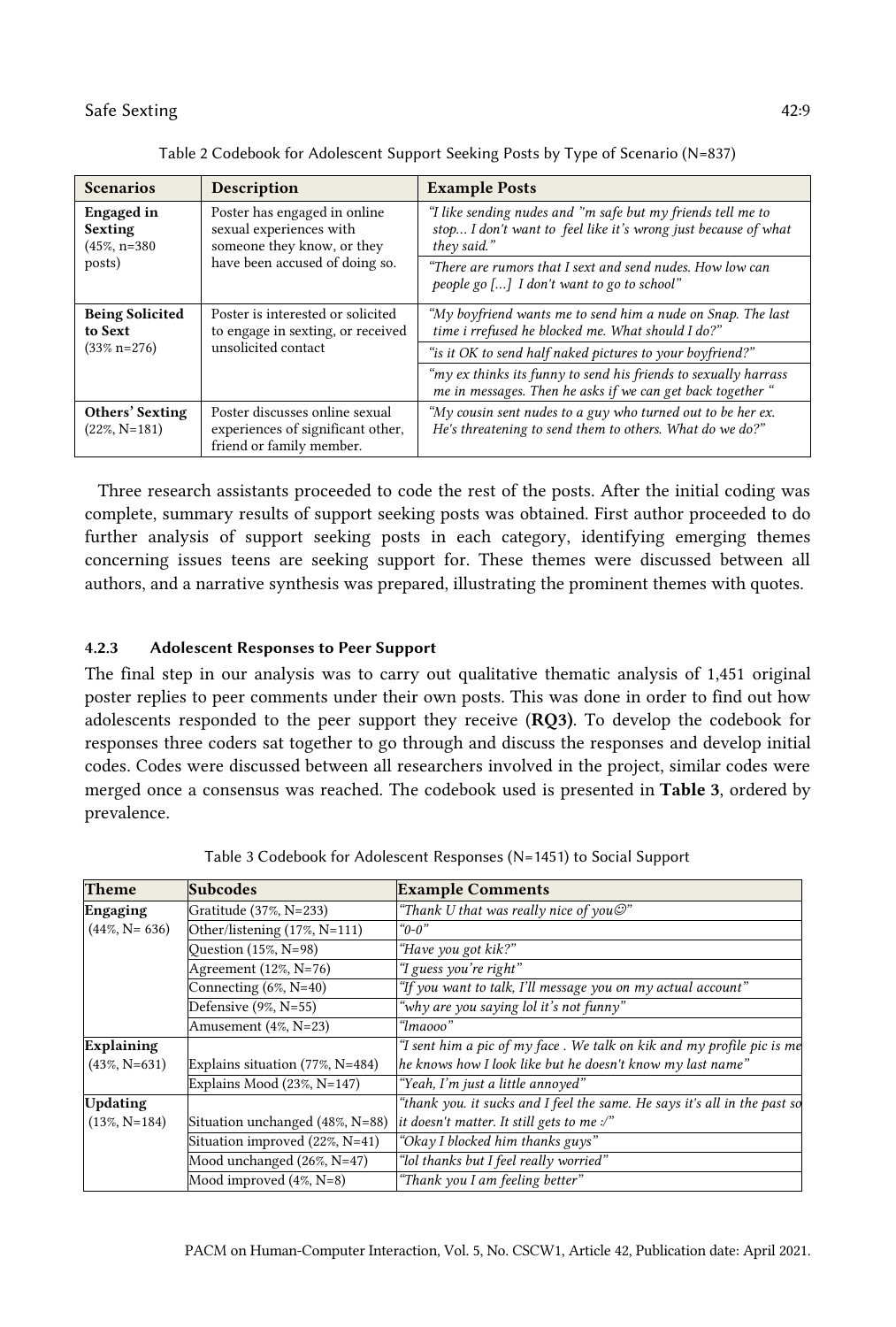We found three themes within posters' replies. *Connecting* included replies from the poster that did not provide explanations or updates but signaled engaging with peers for example by asking questions, providing social media handles and expressing agreement, disagreement, amusement, or gratitude. *Explaining* included offering an explanation to the situation described in the post, or the mood/emotional state of the poster. *Updating* was done when the poster wanted to let the thread know how their situation or the mood/emotional state evolved since the post. Each response by the poster to their post was coded in one column in an Excel file. One response could only be coded into one theme.

To calculate inter-rater reliability, three coders proceed to code the same 10% of the poster replies to comments under their posts (145 replies). As due to the COVID-19 pandemic the coders were unable to work in the same space and discuss coding in real-time, the inter-rater reliability of responses to peer support was lower than for the peer comments and original posts: Cohen's Kappa ranged from moderate to substantial agreement (~0.5-0.7). After Cohen's Kappa was calculated researchers had an online meeting to discuss posts they had different codes for and came to a consensus. Three coders coded the rest of the replies included in our dataset.

After initial coding, summary results of poster responses was obtained. First author proceeded to do further analysis of adolescent responses, identifying emerging themes. These themes were discussed between all authors, and narrative synthesis was prepared, illustrating prominent themes with quotes.

## 5 RESULTS

The posts in our dataset were made by 721 unique adolescents aged 13-17. The average age of the posters was 15.5 years. Adolescents whose posts were included in our dataset were mostly females (77%, N=652. Social support comments included in our analysis were made by 1,655 unique users of the platform whose average age was approximately 19 (STD=6.5), the gender distribution is 58% females (N=962), 35% male (N=572), and 7% (N=121) identified their gender as non-binary or preferred not to disclose. Although we scoped the posts based on age, we did not filter the comments on the posts by age. Male users were more engaged in commenting (22% more) on posts rather than posting on the platform. This information was provided with the dataset and came from the users' profiles. Out of the relevant comments only 0.5% (N=15) were flagged by moderators and 0.85% (N=26) comments were deleted. In the sections below, we first present our results concerning the social peer support given in different support seeking scenarios ( $RQ1 \& RQ2$ ). We conclude by presenting our results relating to how adolescents respond to the social support that they receive (RQ3). We present our findings in descending order based on frequency.

### 5.1 Information Support for Negative Outcomes

Information support was the most common category of social support across all scenarios (69% of all comments, N=2103). It was present in 66% of comments to teens seeking support after engaging in sexting (N=855), in 76% to teens solicited or interested to engage (N=879), and in 64% to teens discussing other people's experiences (N=369). Across scenarios information support included comments conveying advice (58%, N=1210), appraising the situation (55%, N=1155), referring to others for help (6% N=136) or offering teaching (2%, N=50). It emerged in posts where teens expressed concern about concrete negative outcomes related to online sexual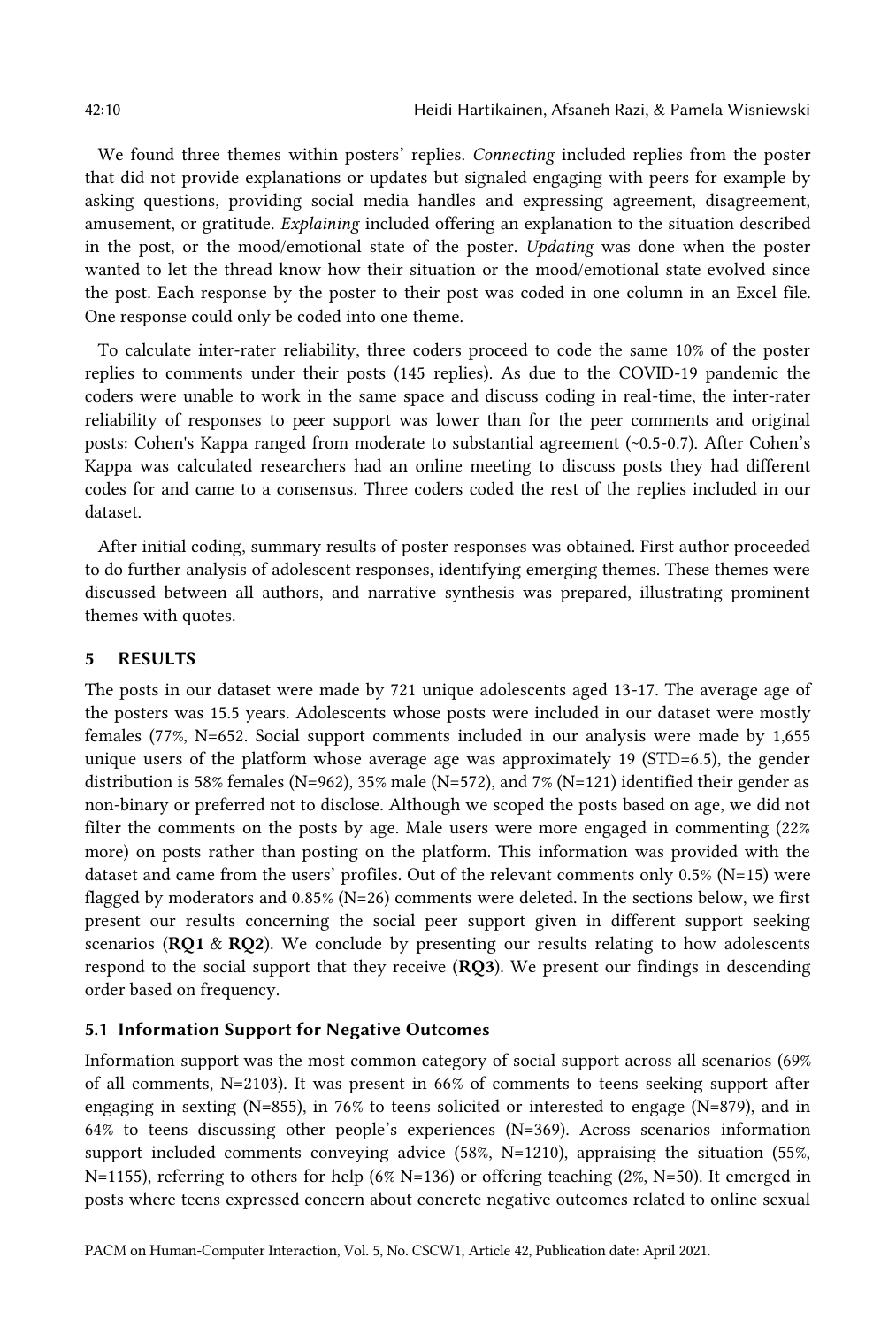experiences, or already experiencing them. Negative outcomes included for example being pressured, sextortion after engaging, partner engaging with others, and privacy breaches such as nudes shared with others than intended.

## 5.1.1 Appraising Relationships and Giving Advice

Advice was present in 56% of information support given to teens who had engaged in online sexual experiences (N=476), in 62% to teens solicited to engage (N=543) and in 52% to teens discussing other people's experiences (n=191). Situation appraisals were present in 55% of information support to teens who had engaged (N=466), in 51% to teens who were solicited (N=451), and in 65% to teens discussing others' experiences (N=238). Advice was often proceeded by, or intertwined with a situation appraisal. Because of this, we discuss these categories together.

*Teens that had engaged in sexting* and sought to mitigate negative outcomes such as privacy breaches, were helped to evaluate the severity of the situation and their relationships:

*"If he pressured, he isn't your friend. You'll be ok your face is not in it, just a lesson*" P1: Female, 16 year-old

In cases where the teen experienced negative outcomes such as bullying or rejection after engaging, or if they were not recognizable in any content leaked, they were advised to cease contact and ignore people involved, or block them on social media:

"*You can't undo a mistake. Stop texting if he replies, block + ignore"* P2: Female, 13-year-old

A reoccurring piece of advice was to urge teens to end relationships deemed unhealthy, such as those with an older partner, or with someone using them for nudes:

*"Leave him, he doesn't respect you and i bet he does not love you, just want pleasure"* P4: Female, 15 year-old

*Teens that had been solicited to engage* (but had not yet engaged) were encouraged to evaluate the level of trust in their partner before sexting in order to avoid negative outcomes:

*"Do you trust your boyfriend? Are you cool taking a chance that it is sent to others or posted online? If you have even slight doubts i suggest don't do it."* P5: Female, 14 year-old

Those who expressed trusting their partner were given concrete advice on how to engage safely. Many considered using services like Kik or Snapchat that allow for disappearing messages. Still, a common advice was cropping out your face from photos in order to leave no evidence. Some suggested leaving something to the imagination, instead of sending full nudes:

*"You should wear clothes that hug your figure. Give him an idea of what your body looks like. If you go nude and he breaks up with you, there will be those floating around*" P6: Male, 26 year-old

Teens that were not interested in engaging were urged to be honest about their feelings in order to negotiate safe boundaries. Saying no should not negatively impact a healthy relationship:

*"If he doesn't respect your feelings he doesn't respect you. If you feel like he'll be angry or pressure you get outta there gurrlll."* P7: Female, 16 year-old

Solicitations from people teens were not involved with, such as friends or school mates were typically deemed inappropriate. Commentary often urged teens to block or flag such requests,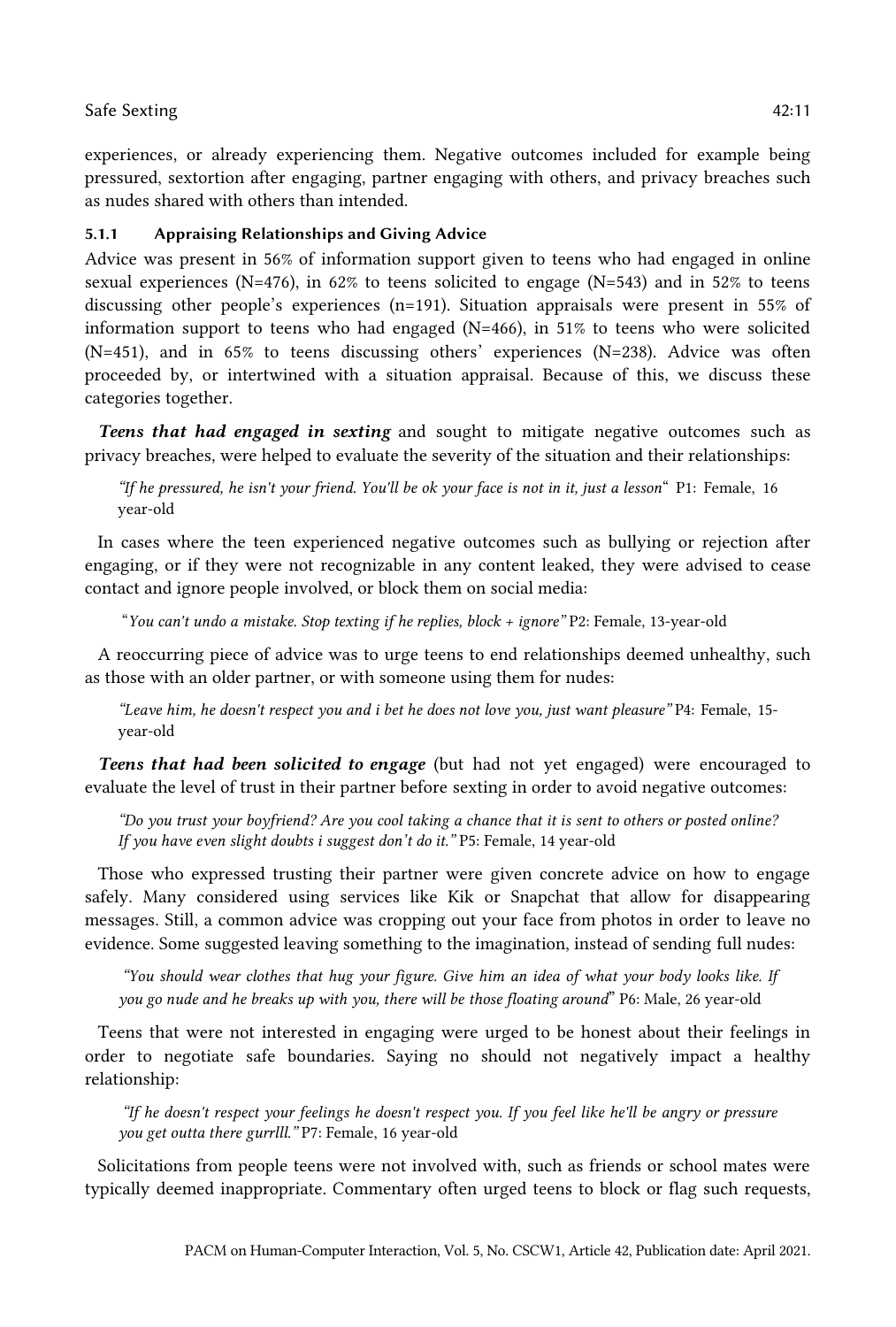and even included advice to make fun of the person, or forward inappropriate requests to others:

*"Eww what a desperate guy! Tell him to shove it up his ass, he's gross."* P8: Female, 20 year-old *"Post it all over social media and send it to his mom"* P9: Female, 15-year-old

*Teens discussing sexual experiences of others* were often dealing with issues involving their significant other, such as them exchanging nudes with people outside of the relationship. This was often likened to cheating in peer comments:

*"In my eyes it is considered cheating. I don't think it's very faithful"* P10: Female, 17 year-old

While some urged the teens to discuss the issue over with their partner, more often they were advised to end things to avoid further heartache:

*"Kick him where the sun doesn't shine and dump him. He's a complete trash girl. Once a cheater always a cheater. He doesn't deserve you"* P11: Female, Unspecified age

In general, peers helped teens appraise how much damage sexting might pose to their reputation or relationships, and to appraise whether relationships should continue or discontinue. They gave advice to help mitigate concrete negative outcomes related to sexting or to avoid them altogether. Teens solicited to engage were advised to wait until they are ready, and with a person they trust and love. Behavior such as bullying, pressuring someone to engage, sending unexpected solicitations and engaging with multiple partners was condemned. Teens were advised to end unhealthy relationships and to take protective actions, such as reporting or blocking unwanted contacts.

#### 5.1.2 Referring to Adults When in Serious Trouble

Referral to other people or sources for help was present in 7% of information support given to teens that had engaged (N=60), in 6% to teens who were solicited (N=50) and in 7% to those discussing other people's experiences (N=26). Across scenarios peers advised teens to contact a trusted adult if negative outcomes of online sexual experiences were estimated to be severe, or if there was a potential for severe outcomes in the future. This included situations, such as engaging with a person who is older, sextortion, harassment, or nudes being circulated where they were identifiable:

*"The cops can do something. I'm not sure… You could just ignore them. Or tell you parents. It's embarrassing but not as much as naked you on the Internet"* P12: Male, 21 year-old

Most often teens were asked to tell their parents or to contact the police. When experiencing issues such as continuous bullying in class, or photos and rumors spreading around their school, teens were also suggested to contact the school authorities or a teacher they can trust:

*"You should have gone to your teacher, they would have sorted it. But you've gave him photos of you. If I was you I would go talk to the teacher tomorrow morning"* P13: Male, 88 year-old

In the case of depression or suicidal thoughts (expressed by the original poster, or more often someone else they were posting about), peers were often supportive but also advised the teen to turn to a trusted adult or health care professional instead of managing alone:

*"She's 13 so you may want to tell an adult. She's talking about suicide. If she tries to kill herself she needs to go to the hospital."* P14: Unspecified/Non-binary gender, 14 year-old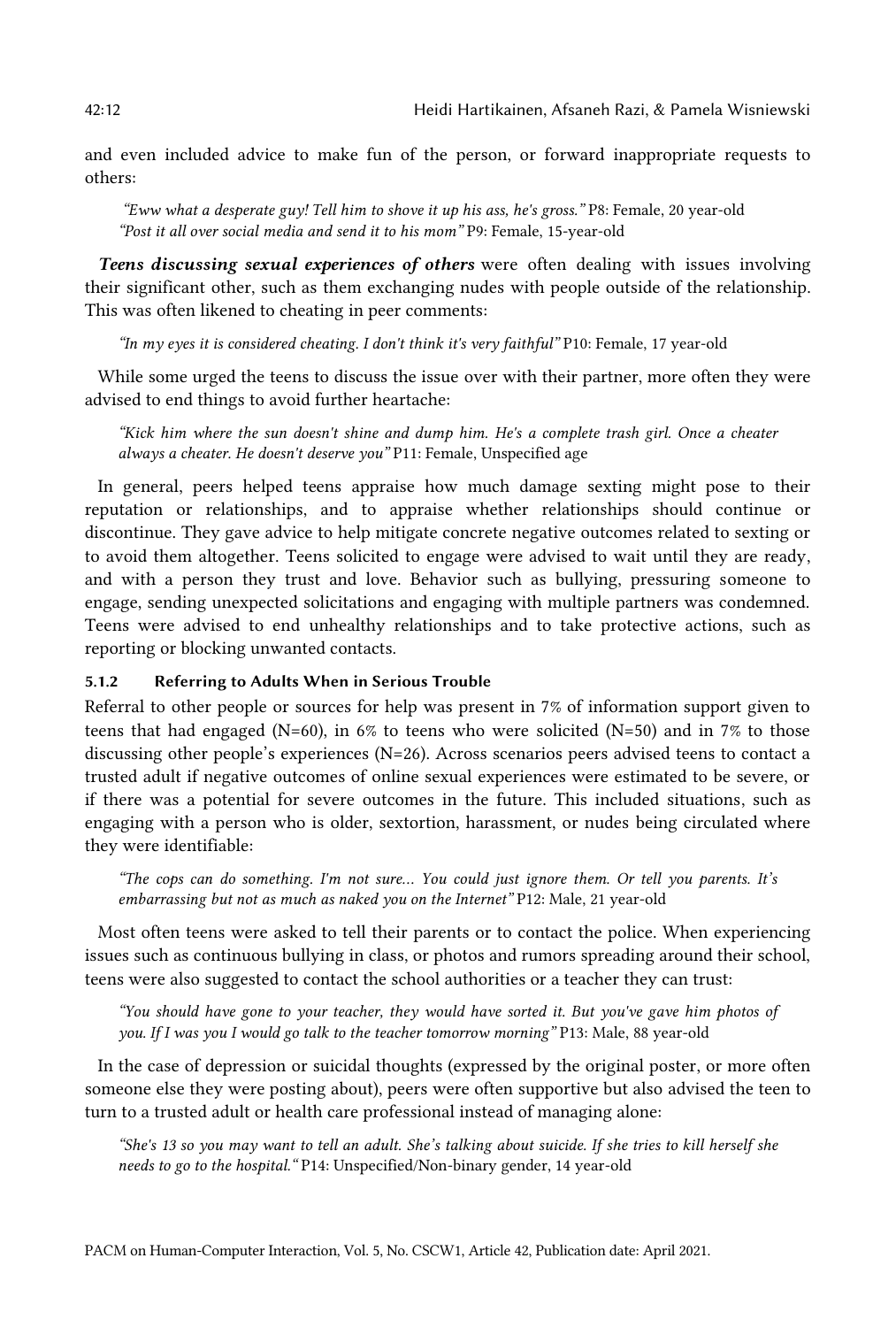In general, teens were advised to contact a trusted adult when peers estimated their situation is so severe that they should not deal with it on their own. In these cases, peers stressed that

## 5.1.3 Teaching about Legal and Technical Issues

Teaching was present in approximately 4% of information support given to teens that had engaged (N=33), in 1% to teens that had been solicited (N=12) and in 1% to teens discussing other people's experiences (N=5). Discussions turned to teaching when peers assessed the teen to lack knowledge about legalities involved in engaging in sexting as a minor. For example, peers taught teens that sextortion is illegal, and they can report the person doing so:

any humiliation is a smaller risk than the possible harm caused by not doing so.

*"Report them for blackmail. It is illegal, she'll be arrested for a felony"* P15: Male, Unspecified age

Peers also took educated teens about issues such as what constitutes as child pornography, and what the possible legal consequences of distributing child pornography are:

*"Not to scare you. :( but depending on where u live sending boobies or nudes is a felony, makes you a sex offender... In some places it's a misdemeanor"* P16: Male, 17 year-old

Teens that were interested in engaging but unsure how to best go about it also received information about technical deficiencies of services offering disappearing messages. This included apps like Snaphack that lets users save disappearing messages without senders' knowledge. Teens were also reminded that anything they post online is stored somewhere and there is a chance the content resurface later:

*"Ne aware those pix might not be saved by him, but there have been people who hacked snapchat and real ease them. they aren't gone forever"* P18: Unspecified/Non-binary gender, 16 year-old

In general, teens were given information about legalities related to sexting, such as what constitutes as sextortion or harassment, and what the consequences of distributing child pornography can be. Those who expressed interest to engage were given information about potential weaknesses of technologies and precautions to take.

## 5.2 Emotional Support for Hurt Feelings

Emotional support was the second most common category of social support (36%, N=882). It was present in 31% of comments to teens that had engaged (N=403), 25% to teens that had been solicited (N=291) and 32% to teens discussing other people's experiences (N=188). It was present in comments conveying listening (27%, N=326), understanding (23%, N=205), sympathy (16%,  $N=144$ ), encouragement (19%, N=167), physical affection (14%, N=122), mood boosters (6%,  $N=52$ ) and the importance of relationships (5%, N=46). It was inspected under posts where teens indicated mixed or distressing feelings related to online sexual experiences such as sadness, anger, confusion, and self-harm or suicidal thoughts.

## 5.2.1 Attentive Comments to Show Someone is Listening

Listening was present in 35% of emotional support to teens that had engaged (N=139), in 43% to teens that had been solicited (N=124) and in 34% to teens discussing other people's experiences (N=63). Across all scenarios listening included comments signaling someone was there reading the posts, tuning in. Because of the nature of the data (digital vs spoken), listening was difficult to code, however we noted it through comments express someone being interested in hearing more about what teens are going through: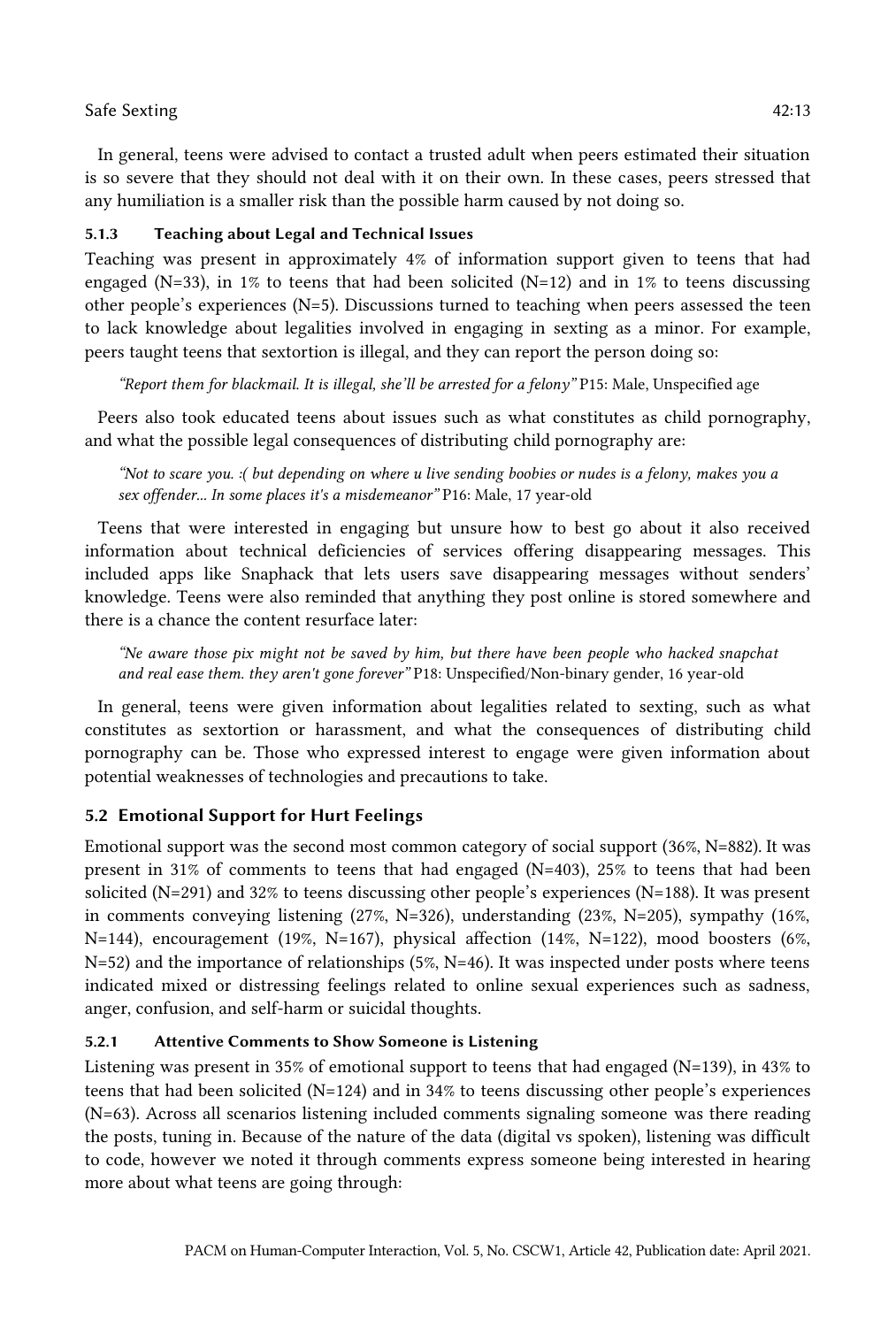*"I'd love to hear what happened next"* P19: Male, 14 year-old

In addition, we saw it in small attentive comments that have no purpose but to show that someone is listening them by providing some forms of reactions:

*"oh shiTe"* P20: Male, 14 year-old

In general, comments signaled the teen that they were not dealing with the situation alone, but someone is tuning in to support and to discuss. Often these short comments led to further discussions and providing the teen additional forms of support.

## 5.2.2 Sharing Personal Experiences to Say "Me Too"

Showing understanding through personal experiences was present in 24% of emotional support to teens who had engaged (N=97), in 21% to teens that had been solicited (N=62) and in 25% to teens discussing other people's experiences (N=46). Personal experiences were shared to convey peers can relate to what teens are going through, and that they will get over any hurt feelings:

*I know how hurtful this is. I've been there and regretted my decisions, but there are more days ahead to look forward to"* P21: Female, 30 year-old

For teens already engaged in online sexual interactions, personal experiences were typically used to illustrate possible further negative outcomes if they continue in an unhealthy relationship with someone who treats them badly:

*"I've had that happen but I was too stupid and too much of a coward to dump him so he kept bullying me and I sent him nudes.... don't be like me break up before it's too late"* P22: Female, 17 year-old

For teens solicited to engage, they were also used to illustrate what can go wrong if they engage without taking necessary precautions, or with someone who is not trustworthy:

*"I sent a video to a guy - my boyfriend and others saw it. What a mess... It was nearly posted on Facebook. Still haunts me. I can't say don't do it, it's your life.. Make sure you trust hiim."* P23: Female, 14 year-old

In general, most experiences shared emphasized the negative outcomes, and lead to cautionary advice like urging teens to break up relationships before they get hurt. Personal experiences were used to illustrate worst case scenarios if the advice given is not followed.

## 5.2.3 Encouragement to Demand Respect in Relationships

Offering encouragement was present in 21% of emotional support given to teens who had engaged (N=83), in 16% to teens that had been solicited (N=46) and in 20% to teens discussing other people's experiences (N=38). The peers tried to provide the teens with hope and confidence. Comments conveying encouragement usually emerged related to the need for love and trust in relationships. Because of this we also present them together with comments coded relationships, present in 4% emotional support. In peer comments teens were told to value themselves, respect their bodies and to remember that they deserve to be treated well. This included encouraging teens indicating distressing or negative emotions to remember that they deserve to be treated with respect:

*"Keep your head up, guys like that are worth nothing. Just don't hurt youself remember you deserve better and you're special"* P24: Female, 16 year-old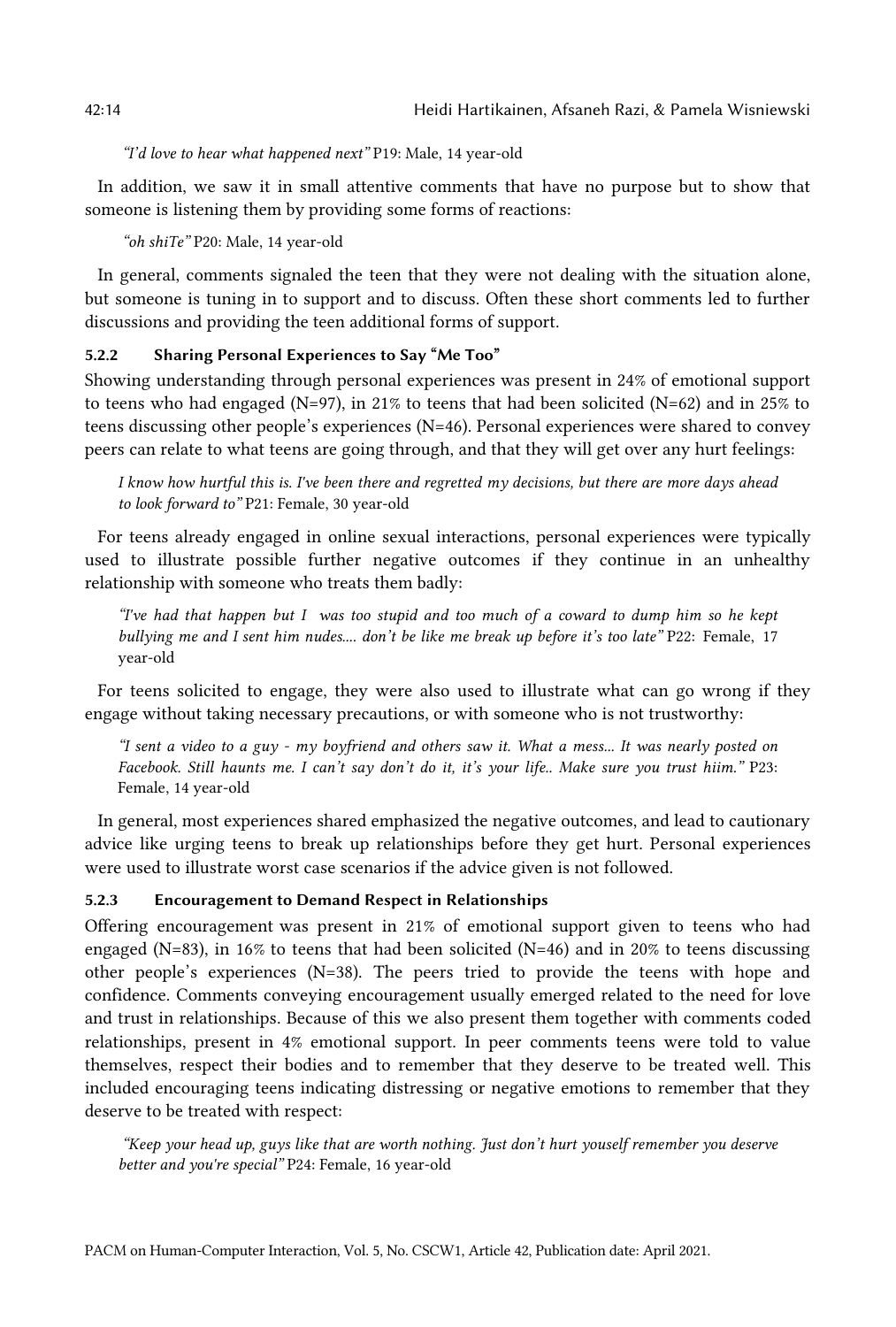*"Awesome you respect yourself and didn't send nudes. He wasn't worth it. You'll find a boy who will treat like a princess. Give the respect you deserve. Stay strong lovely"* P25: Female, 18 year-old

In general, teens were encouraged to have self-respect and to remember they deserve trusting relationships, with a person who respects their decisions. Those going through relationship trouble were encouraged to believe they are better off alone than in an unhealthy relationship.

## 5.2.4 Expressing Affection and Care

Expressing physical affection virtually was present in 18% of emotional support to teens who had already engaged (N=71), in 12% to teens who were solicited (N=36) and in 8% to teens discussing other people's experiences (N=15). We adapted physical affection from the original framework to capture virtual signs that represent physical affection. Across all scenarios we identified this in comments that included symbols such as X's and O's, or emoji's expressing kisses and hugs*.* In the following example a peer gives advice, and adds three X's at the end to represent hugs:

*"Call him or meet him it's the best way love xxx … tell him how you feel, if you dont trust him dont do it again! "* P26: Female, 16 year-old

In our dataset, messages conveying just physical affection were rare. Instead like in the example above it was combined with another form of social support, such as empathy, sympathy or advice.

## 5.2.5 Sympathy to Those That Have Been Treated Badly

Expressing sympathy was present in 17% of emotional support given to teens that had engaged  $(N=70)$ , in 13% to those who had been solicited  $(N=37)$  and in 20% to those discussing other people's experiences (N=37). Across scenarios, it was common in posts where the teen was telling their story and venting out feelings, not necessarily asking for help. Peers responded by expressing pity and sadness over what they are going through:

*"I'm so sorry :( hope you feel better <3"* P27: Female, 13 year-old

Usually sympathy was combined with condemning the actions or the personality of people who wronged the teen:

*"What a bag of dicks...I'm so sorry"* P28: Female, 13 year-old *"What a douche, forget now. Don't entertain that shit."* P29: Male, 15 year-old

In general, actions that went against codes of conduct of sexting such as pressuring someone to engage, using them for nudes, sexting with others while in a relationship, and sharing nudes with others were condemned. Like in the example above, sympathies were on the side of the person who had been wronged.

## 5.2.6 Lightening the Discussion with Mood Boosters

Mood boosters such as memes and jokes were present in 4% emotional support to teens that had engaged (N=15), in 7% to teens who were solicited (N=18) and in 9% to teens discussing other people's experiences  $(N=17)$ . Across categories they were posted to lighten the mood of those indicating feeling blue. They were also seen in posts where the situation was appraised to be more funny than serious and others saw an opportunity to make jokes. Often this was the case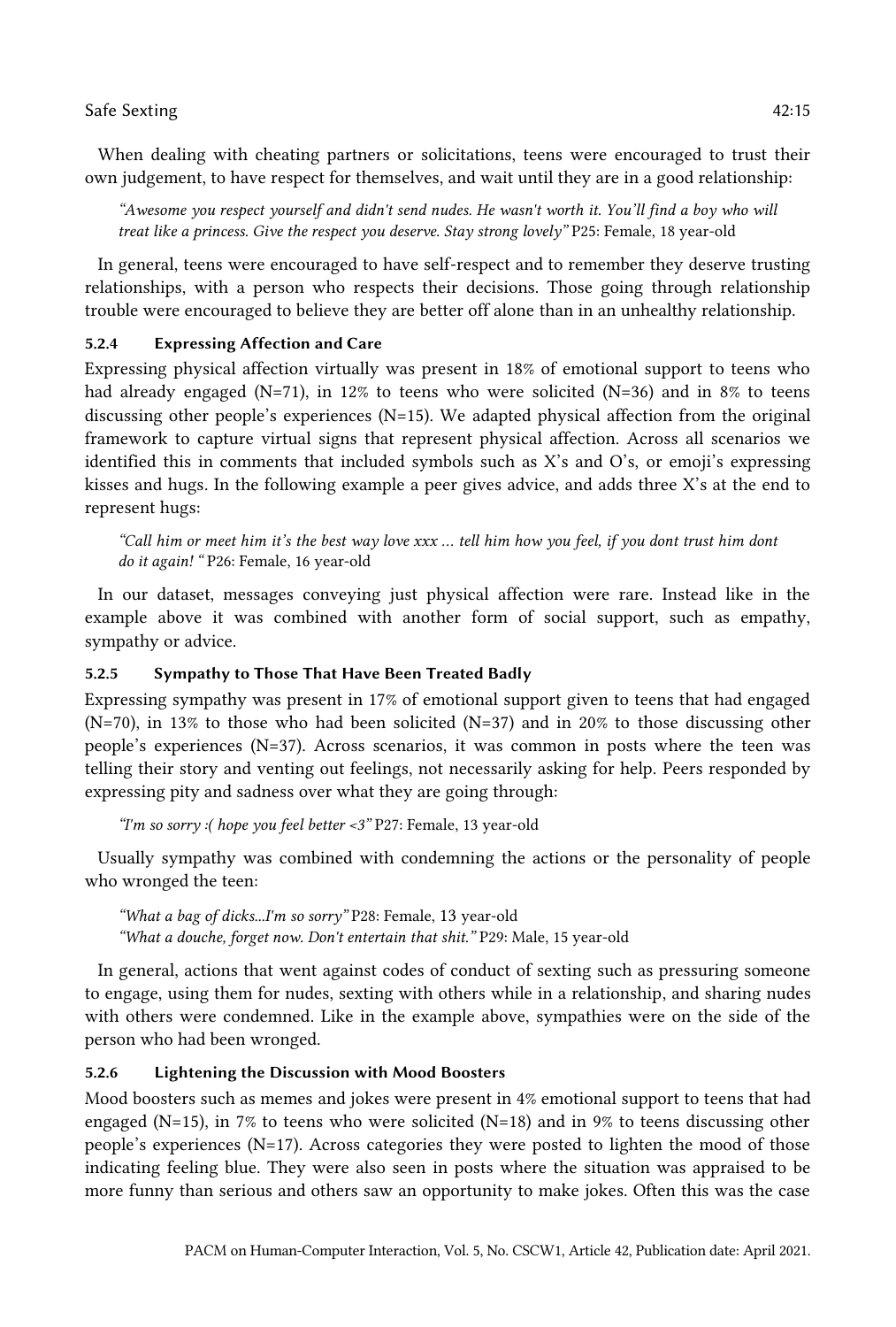in posts discussing other people's experiences, such as accidentally seeing sexts or nudes meant for others:

*"Mommy I just witnessed dad's soldier of love please eyewash ASAP."* P32: Female, 17 year-old

In our data, mood boosters such as this were often standalone comments by those who did not continue to engage further in the comments thread, or provide other kinds of social support.

## 5.3 Esteem Support for a Bruised Ego

Esteem support comprised 13% of all social support (N=404). It was present in 15% of comments for teens that had engaged ( $N=188$ ), 11% of comments for teens solicited to engage ( $N=127$ ) and in 15% of comments for teens discussing other people's online sexual experiences (N=89). Across all scenarios it was provided in the form of validation (71%, N=285), compliments (22%, N=87) and relief of blame (21%, N=84). It was inspected under posts where teens expressed emotions like sadness or guilt, or if they were feeling bad about their personality or appearance.

## 5.3.1 Validating It is Normal to Feel Hurt After Negative Experiences

Validating the perspective of the teen, acknowledging their feelings was present in 65% of esteem support for teens that already engaged ( $N=123$ ), in 73% to teens that had been solicited (N=93), and in 78% to teens discussing other people's experiences (N=69). It was usually provided to those dealing with negative emotions, for example of sexts were shared more widely than intended:

*"Being upset is to be expected, but not the end of the world. I understand hating feeling exposed and vulnerable."* P33: Female, 19 year-old

Those teens who had felt pressured to engage, and frustrated that the other person did not respect their decision to not engage, were told it is ok to feel frustrated after being treated that way:

*"I know the exact feeling that you just described. I hate when a guy asks me for nudes and they make me feel like shit when I tell them no."* P34: Female, 14 year-old

Those that had found out their significant other was sexting with others, were assured it is not acceptable and it is fine to feel mad about it:

*"You deserve better than cheaters. you're right, even if it is just msgs, it's cheating."* P34: Female, 13 year-old

In general, peers condemned actions of others that caused the teen to have negative emotions related to online sexual experiences such as sharing photos sent in confidence, sexting with others while in a relationship, or pressuring them to engage. They offered validation that it is fine to feel hurt, confused, sad, angry etc. in these situations. Validation was usually combined with other types of support, such as encouraging the teens to respect themselves, or providing them advice on how to deal with the situation.

## 5.3.2 Relieving the Blame of Those Feeling Guilty

Relief of blame was present in 26% of esteem support to teens that had engaged (N=49), in 21% to teens that had been solicited  $(N=27)$  and in 9% to teens discussing other people's experiences (N=8). It was provided to those expressing mixed feelings concerning online sexual experiences, and included comments alleviating feeling of guilt. Some were wondering if engaging will make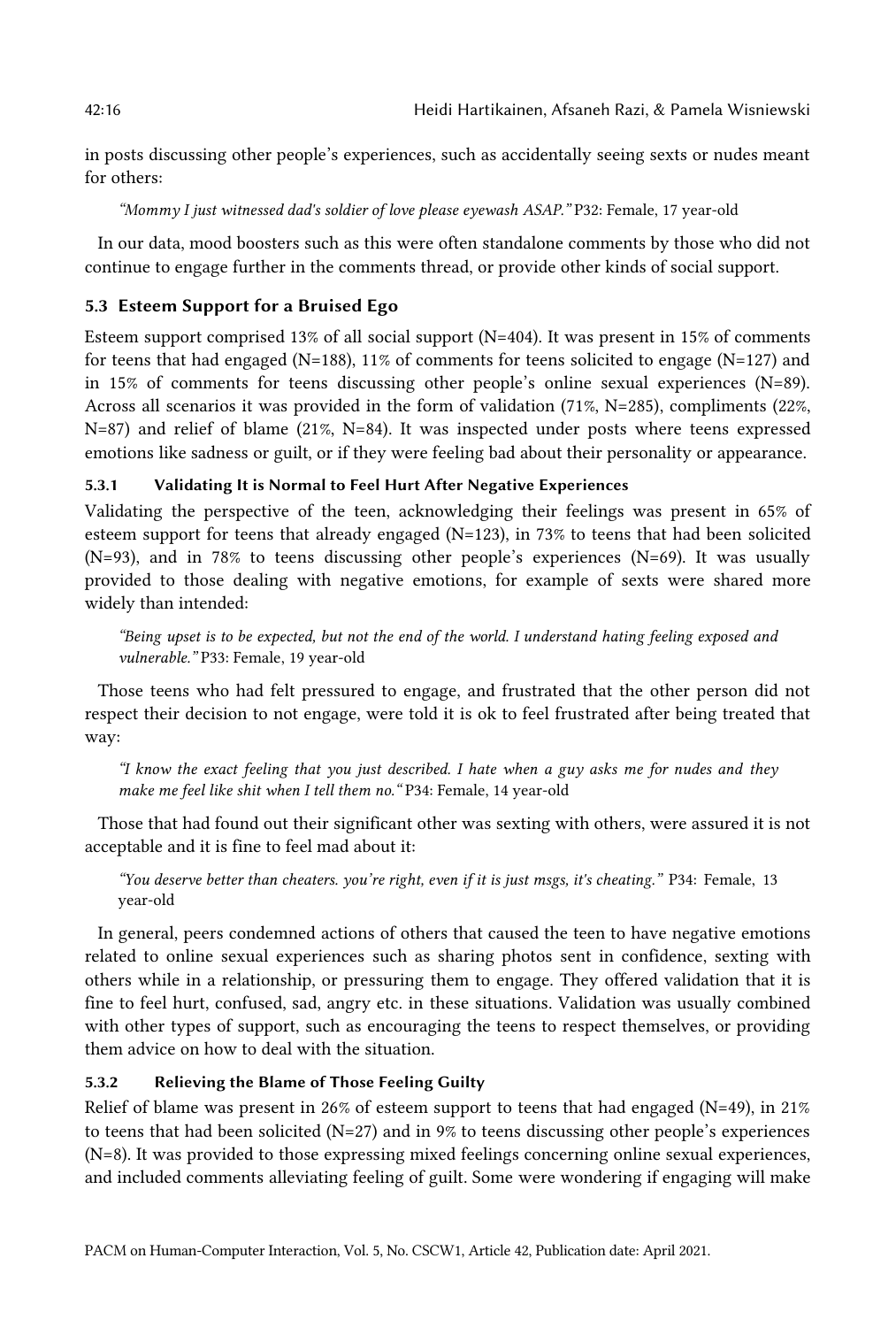them a bad person. Others felt guilty after engaging. Peers assured them sexuality is nothing to be ashamed of, and it is fine to engage with a trusted partner:

*"I don't get it!! What's there to be ashamed of? Don't be."* P35: Male, 25 year-old *"Dont be ashamed, you brought him pleasure. "* P36: Male, 63-year-old

Teens whose privacy had been breached or that were bullied were reminded that while they could have engaged in a safe way, it still not make them a bad person:

*"We all make mistakes. It's what you do about those mistakes. I don't believe that it's your fault, nor that you are a slut, prostitute, etc."* P37: Male, 16-year-old

Some felt guilty if they wanted to turn down a solicitation – They were wondering if engaging is expected in a relationship, and if refusing makes them a bad partner. Peers explained there is nothing wrong in waiting, and if a partner does not understand it is not their fault:

*"Tell him it makes you uncomfortable and want to stop. if he continues say you have to go and wait till he apologizes. It's not your fault or anything like that"* P38: Female, 15-year-old

In general, teens were wondering if engaging is acceptable, and looking for boundaries to when it is appropriate to engage and when to say no. Peers assured them that while there is nothing wrong in engaging with someone they trust, it is also fine to refuse and their partner should respect that. Relief of blame was often combined with encouraging teens to trust their judgement, and advice on how to engage safely.

## 5.3.3 Complimenting to Boost Self-Esteem of Those Who Feel Unattractive or Rejected

Compliments were present in 21% of esteem support provided to teens that had engaged (N=40), in 22% to teens that had been solicited  $(N=28)$ , and in 21% to teens discussing other people's experiences (N=19). It was inspected in posts where teens brought up issues such as low selfesteem and a fear of rejection. These issues might be keeping them from engaging after they were solicited or interested. For others, they emerged after engaging, for example, if their partner stopped replying. Comments often included complimenting their appearance and personality to make them feel better:

*"You are stunning! I gravitated to you, such revolutionary potentials! X*" P39*:* Man, 21-year-old

Those whose significant other had engaged with others often wondered if they were not enough for their partner. They were offered compliments, to reassure they are good just the way they are:

*"You aren't worthless, you're worth the world - if she can't see that, than she doesn't deserve you. you're amazing xx "* P40: Female, 15 year-old

In general, compliments were offered to those dealing with self-esteem issues or feelings of rejection that kept them from engaging, or surfaced afterwards as a result of a negative outcome. Peers attempted to boost their self-esteem by complimenting their appearance or personality.

### 5.4 Network Support to Form Friendships

Network Support was an uncommon category of social support (7% of all comments, N=199). It was present in 9% of all comments to teens that had engaged in online sexual experiences (N=116), in 4% to teens that had been solicited (N=45), and in 7% to teens discussing others online sexual experiences (N=38). Across scenarios, it was inspected when peers took an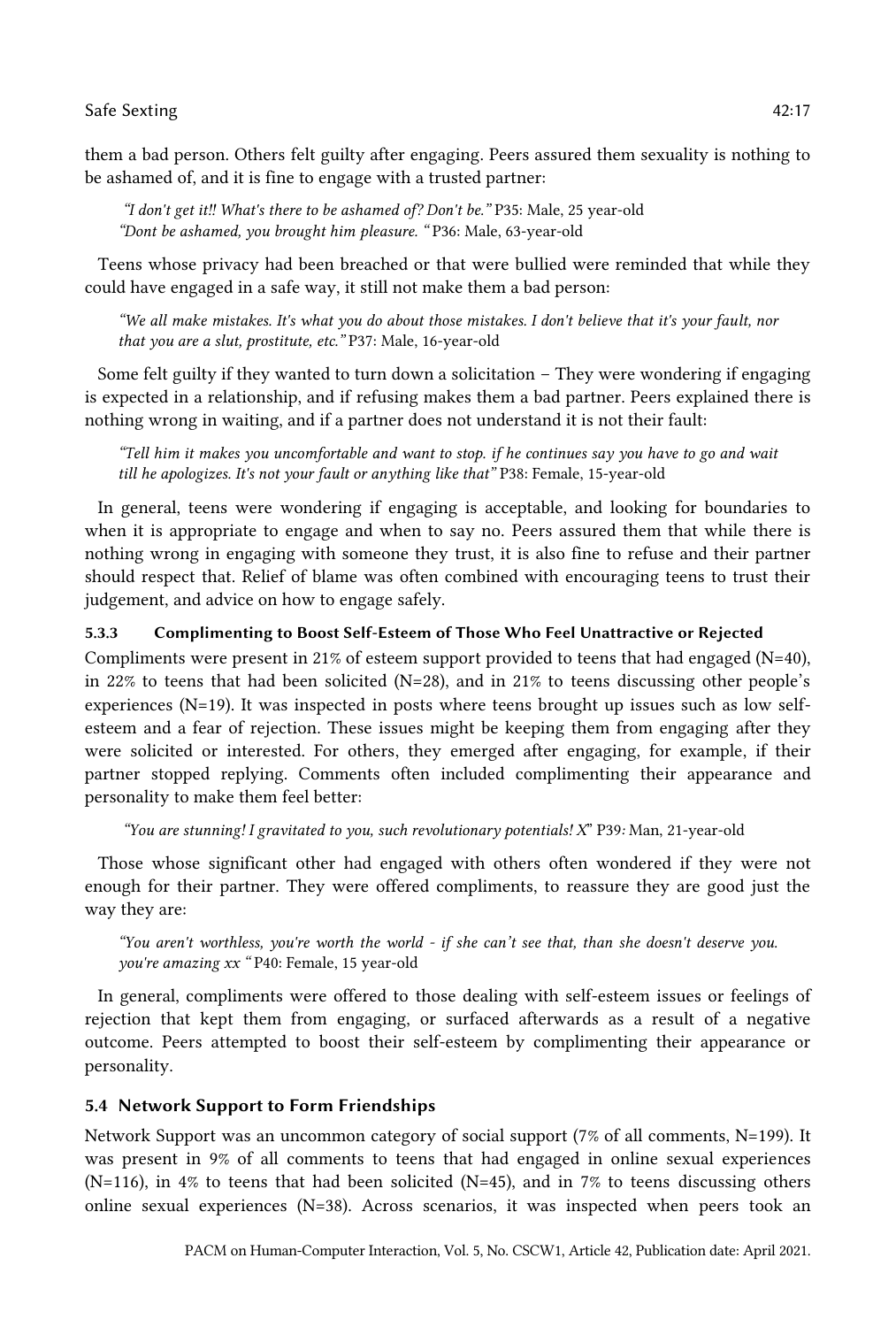interest in the teen or their story. They might have found the situation interesting, or the teen similar in personality or experiences. Network support was inspected in on comments signaling Presence (74%, N=148): present in 78% of all network support offered to teens who had engaged posts (N=91), in 71% to those that had been solicited (N=32) and in 66% to those discussing other people's experiences (N=25). Presence was inspected in comments offering to be there for the teen and talk further:

*"If you ever need anyone to talk to, I'm here for you."* P41: Female, 18-year-old

It was also given by offering Companionship (28%, N=56): present in 25% of network support to teens that had engaged (N=29), in 31% to those that had been solicited (N=14) and in 34% to those discussing other's experiences (N=13). Companionship was inspected in comments where teens were asked to contact them privately through the platform or services like Snapchat or Instagram:

*"I've been through same. If you want to talk sweety, my kik is [.]"* P42: Female, 21-year-old

In general, network support was provided by offering to connect in more privately through the platform, or through other social media, indicating to the teen that presence and companionship are available from people with similar experiences.

## 5.5 Tangible Assistance to Retaliate Against Wrongdoers

Offering tangible assistance was the least common category of social support in our dataset (4% of all comments, N=130). It was present in 6% of comments to teens that had engaged (N=77), in  $2\%$  to teens that had been solicited (N=22), and in 5% to teens discussing other's experiences (N=31). It was inspected under posts where the teen expressed a concrete negative outcome after engaging.

It included comments expressing willingness to help (88%, N=115): present in 95% of tangible assistance offered to those who had engaged  $(N=73)$ , in 82% to those who had been solicited (N=18) and in 77% to those discussing other's experiences (N=24). Often commenters expressed they'd like to help in a situation they sympathize with, but are unsure how to:

*"I'd love to help. Not sure how"* P43: Male, 16-year-old

It also included performing direct or indirect tasks to help the teens (18%, N=23): present in 12% of tangible assistance offered to teens who had engaged ( $N=9$ ), in 27% to those that had been solicited ( $N=6$ ) and in 29% to those discussing other's experiences ( $N=9$ ). Tasks were usually ones that could be carried out online, and involved contacting the person who has caused the teen harm or heartache, for example flooding their inbox with hate mail:

*"I Kik'd him and I'm going to beat him"* P44: Female, Unspecified age

While expressing willingness to help or carrying out tasks related to the situation was rare, it was visible in posts where the teen was experiencing tangible negative outcomes after engaging. Many times, commenters expressed to seek retaliation by asking teens to share social media handles or names of persons who harmed the teens. Peers were expressing willingness to punish them or taking actual action by contacting or harassing that person back on the teen's behalf.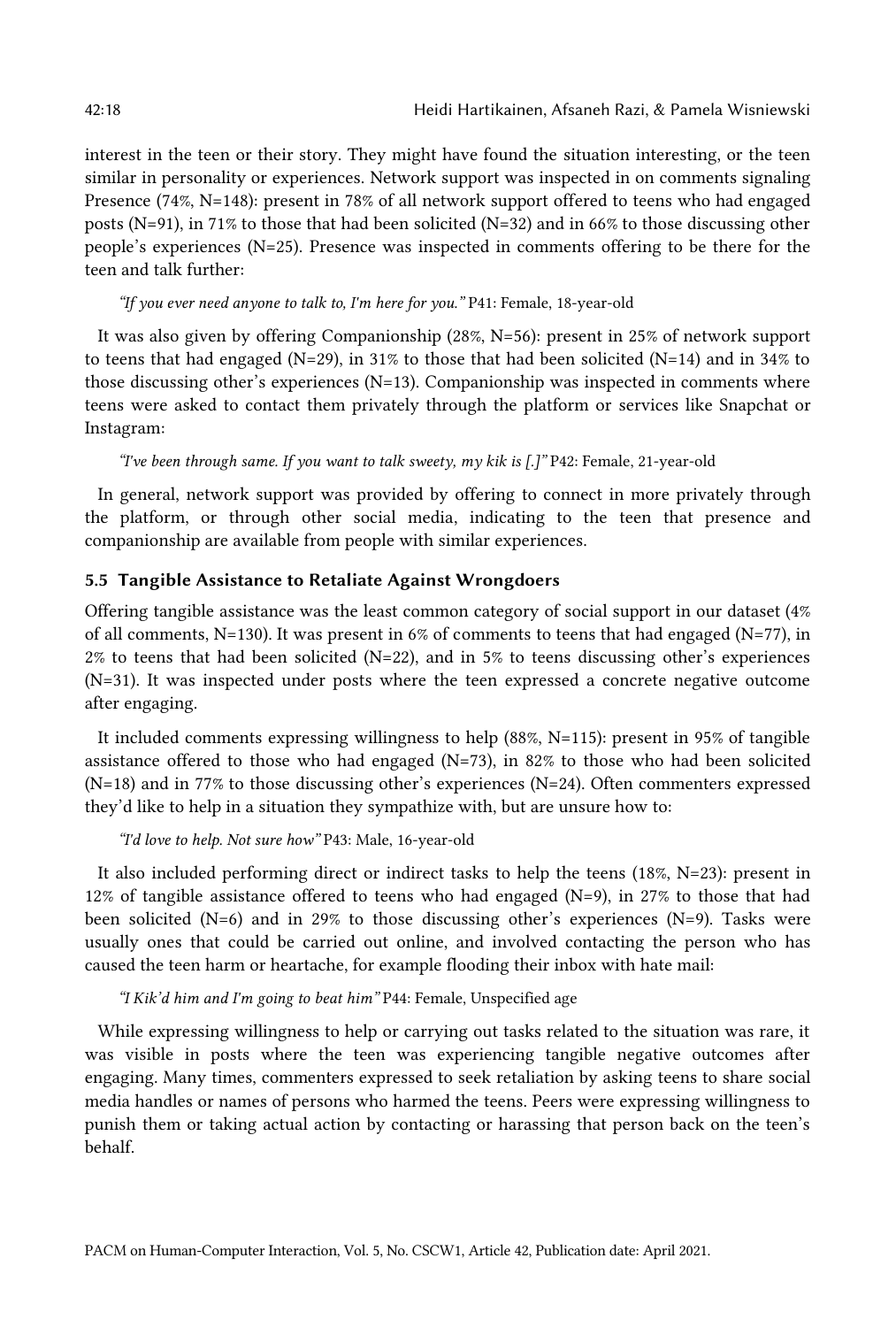## 5.6 Reminding the Teens to Accept Some of the Responsibility

Comments that did not fit the social support categorization comprised 10% of all comments (N=294). They comprised of 12% comments to teens who had engaged (N=152), 8% to those that had been solicited (N=90), and 9% to those discussing other's experiences (N=52). Across scenarios they mostly were duplicates, empty messages, or series of random characters (78%, N=230). However, they also included Unsupportive or Negative comments (22% N=64).

Unsupportive or negative comments comprised 30% of other comments to teens that had engaged (N=45), 16% to teens who were solicited (N=14) and 10% to teens discussing other people's experiences (N=5). They were mostly inspected under posts of those teens that had already engaged and suffering concrete negative outcomes. They were for example urging the teens to take some responsibility of outcomes such as privacy breaches:

*"The "shit happens" attitude is probably why you didn't see it coming. You gots to inspect people learn to spot bullshit."* P45: Male, 20-year-old

This kind of commentary also occurred when peers appraised the situation, and thought the teen had behaved unacceptably toward others, for example by engaging with someone who is taken:

*"You're selfish. How about his girl? Sucks for her. If he would've done the same to you, you would be hurt, right? Plus you shouldn't waste your time, he's playing you. He's your ex for a reason and has a gf."* P46: Unspecified age and gender

Negative commentary was also inspected under posts where teens rejected advice given, for example to break up current relationships:

*"Stop being stupid. It's not that hard, stop complaining and do it."* P47: Female, 15-year-old

We found only 15 comments from our dataset that had moderation flags. Two of these comments are coded as negative/unsupportive in our analysis. One was coded unsupportive, as the commenter mentions that reading that post is waste of his time. The other insulted the teen posting:

*"hahhahaahahahhaah retarded teenager"*P48: Male, 15-year-old*,* flagged by moderators

Other comments flagged by moderators included those that did not include a negative or unsupportive tone. For instance the following comment was under a post from a girl that expressed her partner does not want her anymore after engaging, and she experiences mentalhealth issues:

*" u don't deserve that hate guys that use girls. I'm not like that u can be happy, take time to find the right guy have sex with yr lover not randos,that treat u bad. no lady deserves that"* P49: Male, 19 year-old*,* flagged by moderators

In general, comments negative in tone were mostly inspected after the teen had already engaged online. Bullying or name calling was not common. Instead commenters were urging teens to take responsibility for negative outcomes that had occurred, or pointing out if they believe the teen had been acting in an inappropriate manner towards others.

## 5.7 Adolescent Response to Peer Comments

We analyzed 1451 teen responses to comments under their posts and identified three primary categories: Engaging with the peers (44%, N=636), Explaining their situation or mood (43%,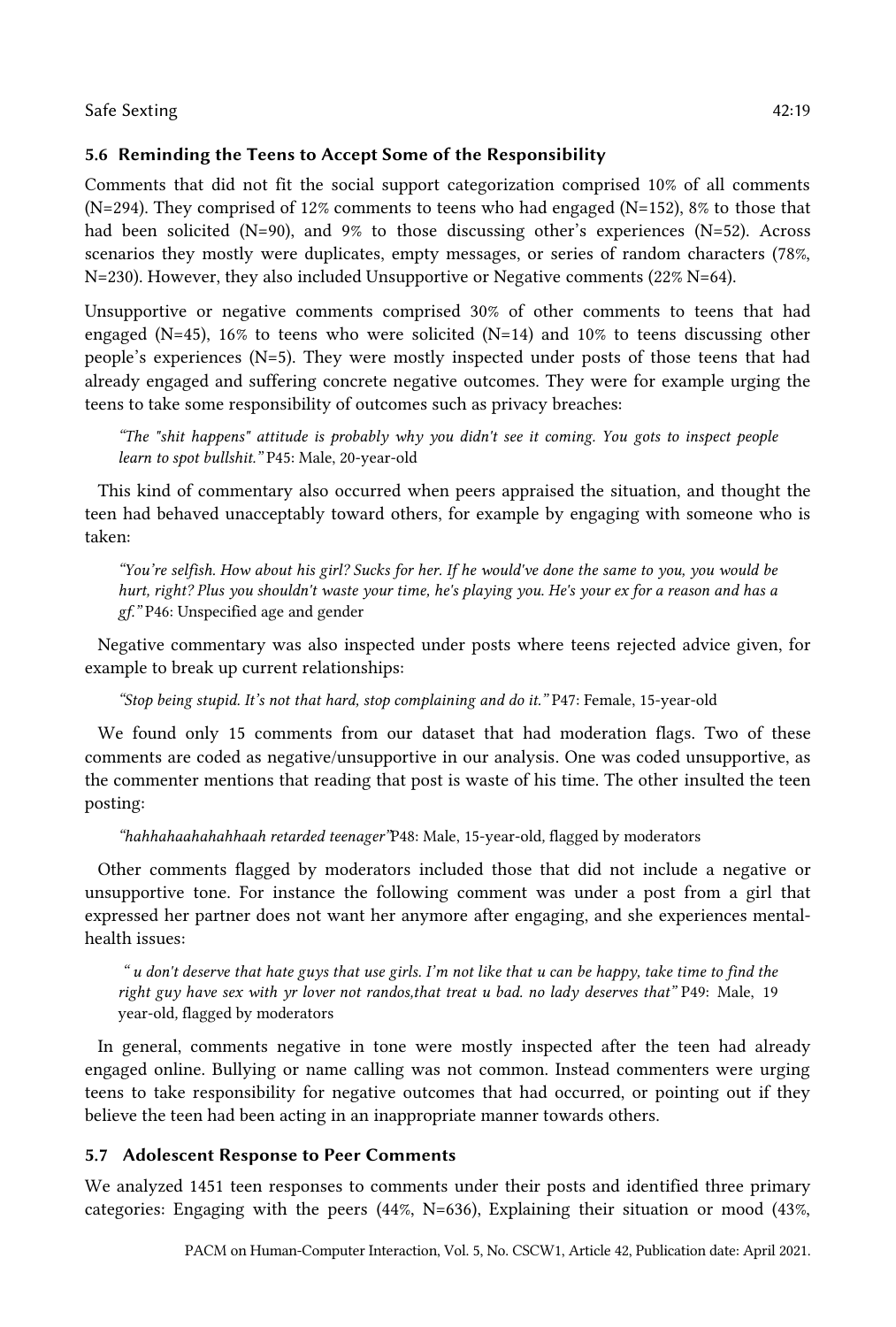N=631), and Updating peers about how their situation or mood had evolved (13%, N=184). Distribution of teen responses into response categories is displayed in Table 3 (method section).

#### 5.7.1 Engaging with Commenters and Expressing Gratitude

Engaging with peers was the most common response type. It comprised 46% of responses of teens that had engaged in online sexual experiences  $(N=305)$ , 43% of those solicited to engage (N=211) and 42% of those discussing other's experiences (N=181). Across scenarios Engaging included expressing Gratitude for support (37%, N=233), making attentive comments indicating teens are Listening and following the discussion (17%, N=111), asking Questions to clarify something (15%, N=98), expressing Agreement with peers (12%, N=76) and Connecting by sharing social media handles (6% N=40). Teens were also responding Defensively (9% N=55) and showing Amusement related to something mentioned in the discussion (4% N=23).

Overall, when teens received Information support or Tangible assistance that helped them navigate a difficult situation such as dealing with unsolicited contact, bullying or privacy breaches, they responded in a grateful manner:

*"Thank you so much for your advice, I really appreciate this from the bottom of my heart"* P50: Male, 17*-year-old*

Emotional support provided to those suffering from distressing feelings such as heartbreak or sadness, and esteem support provided to those suffering from self-esteem issues was also met with gratitude. Teens wanted to let peers know how much it means that someone has taken the time to read what they are saying, and connect with them:

*"Things u said are really nice. I repeat myself but thank you for taking the time of your day to write those even tho I am just a stranger in the internet."* P51: Unspecified/Non-binary, 16 year-old

It was common for peers to advise teens to block or ignore bullies and end relationships that are causing negative outcomes. However, teens often responded in a defensive manner to the advice urging them to cut contact if the person was someone they cared for:

*"I know he's done mean stuff but I like him. He's perfect can't get over it"* P52: Female, 15-year-old

Teens were more likely to agree with advice when it was to the direction of continuing relationships with people that they had interest in, or that urged them to discuss any issues bothering them:

*"I'll ask him why he did it, thanks all of you!"* P53: Female, 13-year-old

Teens asked clarifying questions when they did not fully understand advice or information given, or if they wanted to learn more about personal experiences described. Some also pondered about possible consequences if they follow given advice. For instance, a girl expressed she is in love with someone that treats her like a friend with benefits. After peers advise her to move on and focus on school and finding a relationship with someone who loves her, she wonders:

*"What if I find someone else that I like, that I developed a relationship with, but she tells me she loves me for real? I'm scared that's going to happen."* P54: Female, 15-year-old

Others were asking for further support and validation, when trying to negotiate what are the boundaries related to acceptable online sexual behavior: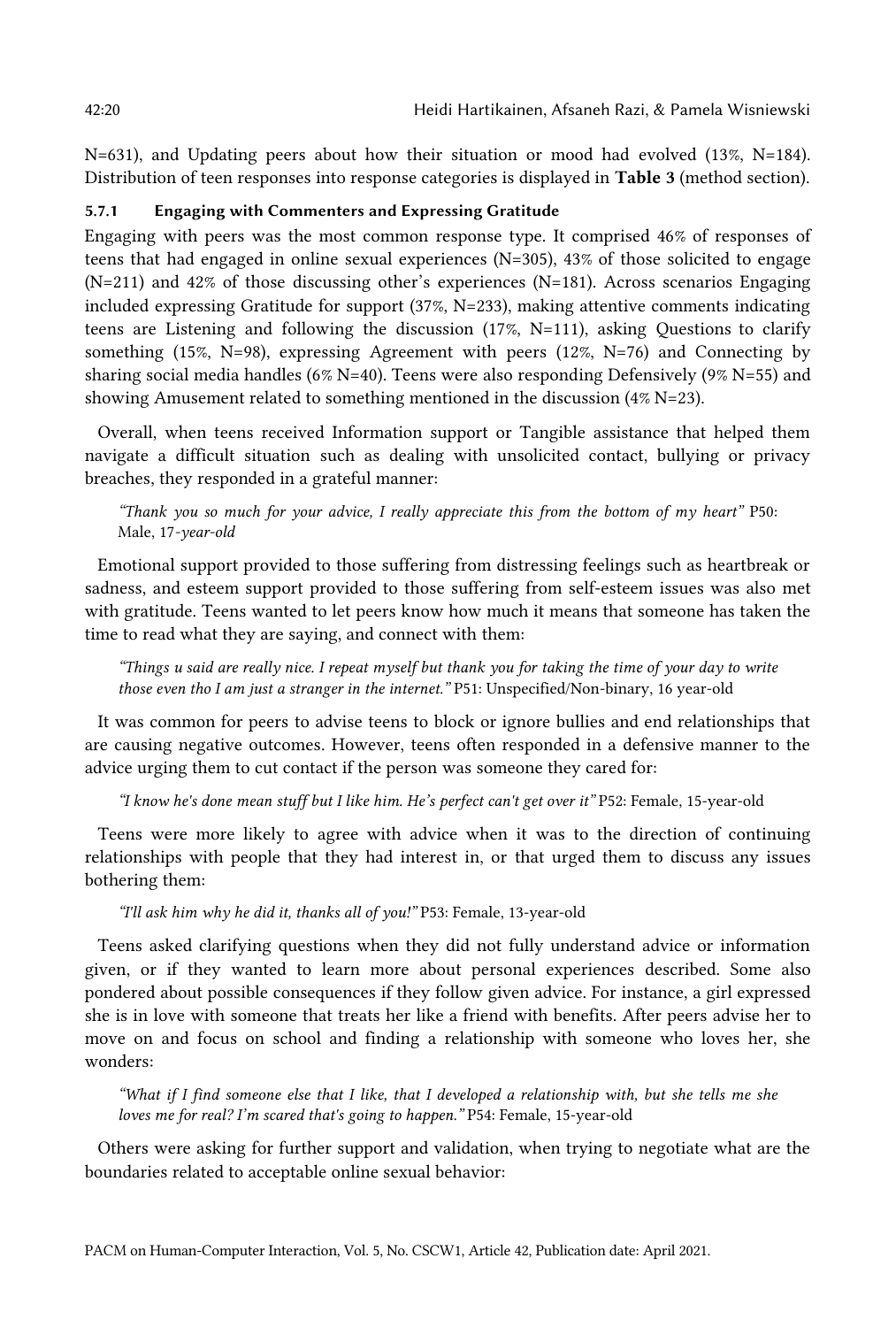*"I try to convince myself it was harmless fun. i mean, it's just tits? Plenty girls do that and worse. I don't judge them because its their choice and I do it too. I just feel like i lack self-respect. I'm not a sl\*t, i don't think. Mistakes don't define us, right?"* P55: Female, 16-year-old

In general, across scenarios teens engaged with their peers a great deal. They made attentive comments to show they are tuning in, asked clarifying questions, and reacted with amusement to attempts to lighten the mood. They shared their social media handles with those offering companionship and presence as a form of network support. They reacted with agreement and gratitude towards information support that helped them mitigate or avoid negative outcomes, as well as esteem and emotional support that helped them deal with distressing emotions. Advice to break up important relationships met in a defensive manner, while advice given to discuss conflicting feelings with their partner was more readily accepted.

## 5.7.2 Explanations to Receive Better Advice

Explanations given to peers comprised 45% of responses of teens that had engaged in online sexual experiences (N=302),  $40\%$  of those that had been solicited (N=200) and  $45\%$  of those discussing other's online sexual experiences (N=181). Across scenarios teens provided explanations about the concrete situation (77% N=484) or, less often, their emotional state (23%, N= 147).

Teens that had already engaged or were seeking help for a friend often provided additional details of the concrete situation where they experienced negative outcomes, such as privacy breaches in:

*"My face isn't in it. i dont think he would tell anyone,"* P56: Female, 16 year-old

They also provided explanations of reasons they would reject advice given, such as struggles they would have blocking or ignoring someone.

*"Blocking would be hard, he knows my snap, Kik, Insta and phone. + we go to the same school."* P57: Female, 14-year-old

Teens that had been solicited or whose partner is engaging with others, provided explanations about the level of trust in their relationship, but also about struggles they had rejecting advances in fear of hurting the other person:

*"I've hinted I don't want to do it it but mostly just ignore it.... I don't want to say anything that will make things awkward between us... I can't lose him..."* P58: Female, 17-year-old

Providing explanations about mood was less common, across scenarios it was done in cases where the teen indicated distressing emotions on their post, and peers probed the situation further:

*"I love him and I'm broken hearted. can't sleep, can't eat, stomach pains and can't concentrate... Having him helped me. I'm worse without him*" P59: Female, 16-year-old

In general, providing explanations of the situation was more common than returning to discuss emotions or feelings. Teens often dealt with concrete negative outcomes, and when peers asked clarifying questions to help appraise the situation they answered to receive better information support. In contrast, teens expressing distressing emotions were more likely to be met with emotional support or esteem support, rather than probing questions about their situation, or why they might be feeling the way they are.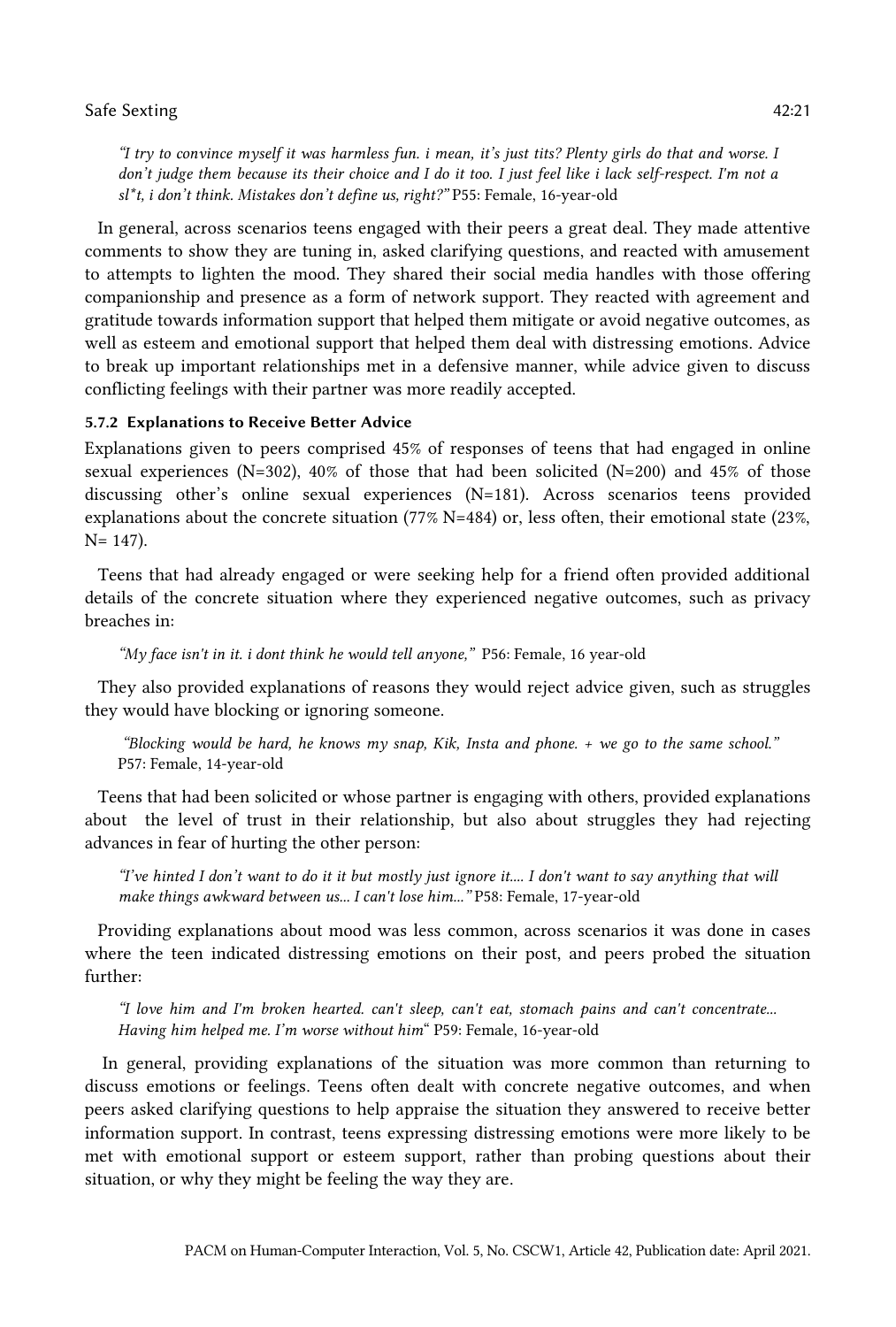## 5.7.3 Updates on What Happened or What They Did

Providing updates to peers comprised 9% of responses of teens that had engaged in online sexual experiences (N=63). It was more common for teens that had been solicited (17% N=84), and for teens discussing other's online sexual experiences (13%, N=37). Across scenarios, updating occurred when teens were letting the thread know there has been no change in the situation (48% N=88) or mood (26% N=47) since posting. It was less common to report improvement in the situation (22% N= 41) or mood (4% N=8).

Teens returned to the threads to let peers know they had followed advice concerning how to avoid or mitigate negative outcomes, such as blocking unwanted solicitations or bullies in social media:

## *"I reported and blocked him then changed my username on all media"* P60: Female, 15-year-old

Some reported back if their relationships or situation had improved after following advice such as discussing their feelings with their partner, indicating they are feeling better. For instance, after rejecting a romantic partner asking nudes a teen was worried she had been rejected. Peers advised her to ask the boy why it took him a longer to reply and she returns to give a relieved update:

*"You were right hehe he said he was sorry that his phone had died :3!"* P61: Female, 13-year-old

It was common for the teens to keep engaging if their situation has not improved, or if advice received so far is not helping, for example concerning distressing emotions or refusing solicitations:

*"I keep saying to stop asking. But he keeps saying that he would do anything for me, and that he if I really cared about him I would do anything also"* P62: Female, 17 year-old

In general, providing updates on the situation or mood that had not changed was more common than returning to give positive updates. In other words, teens were more likely to keep engaging with peers when they were still in need of support and further advice.

## 6 DISCUSSION

In this section, we first discuss implications for research based on our findings and how they relate to the existing body of work, and then implications for design of peer support platforms for teens. We finish the section by discussing the limitations of our work and paths for future.

## 6.1 Social Support Received

The most common categories of support were information support (69%) offered to teens trying to mitigate or avoid negative outcomes, as well as emotional support (36%), offered to those experiencing distressing feelings. Emotional support is more likely to be given in stressful circumstances not subject to the recipients' control [13], and as such we believe these results to be in line with both Cuthrona and Suhr [15] work showing information support is the most prominent form of support provided to those experiencing stressful events, and Braithwaite et al. [10], who saw persons with disabilities outside of their control often receive emotional support.

Other forms of support included esteem support (13%), offered to those feeling guilty, unattractive or rejected, to boost their confidence and importance as a person [10] and network support (7%) which included offering companionship outside the platform. Like in previous

PACM on Human-Computer Interaction, Vol. 5, No. CSCW1, Article 42, Publication date: April 2021.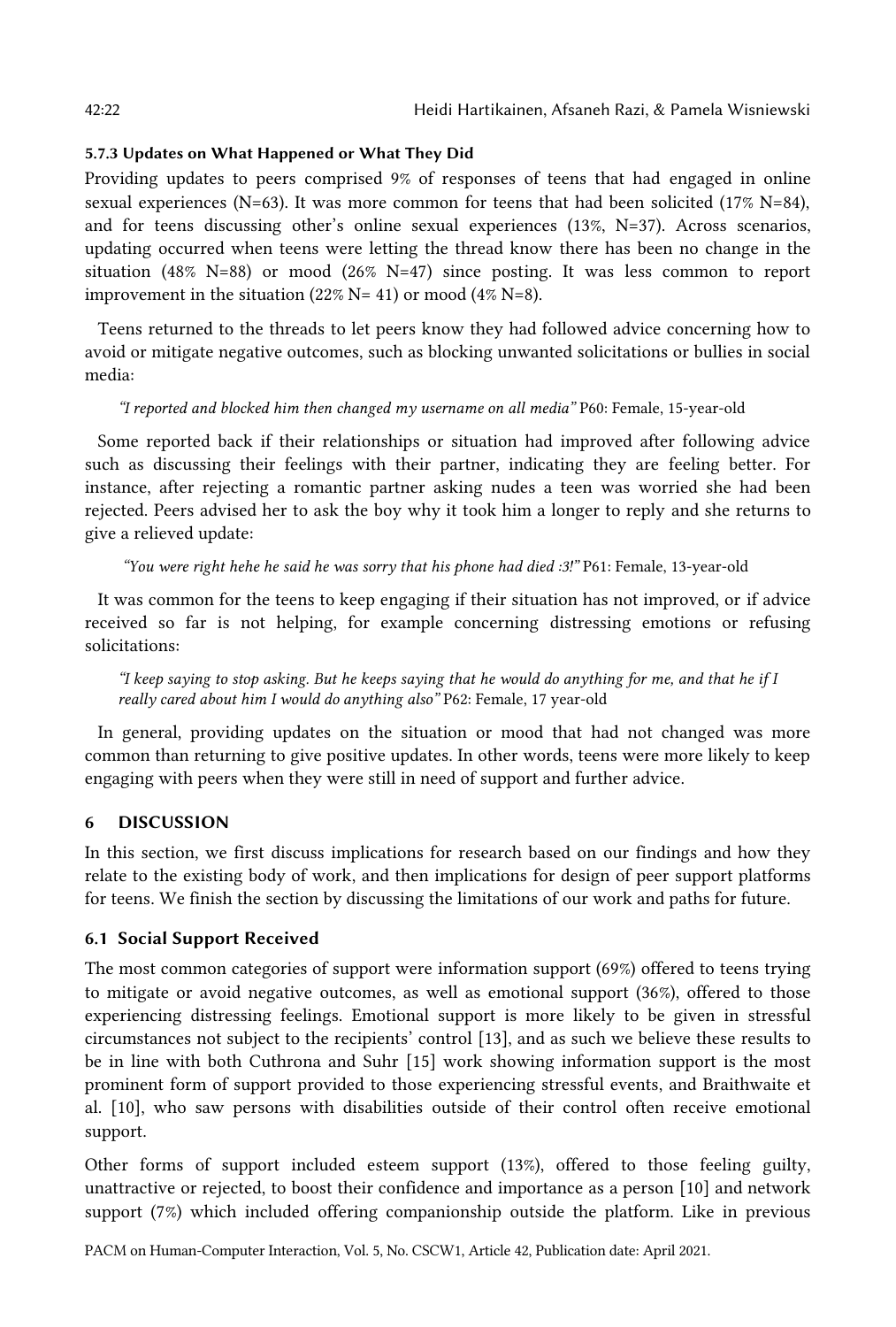research in online communities [10], networks support was more prominent than in the original research [14]. This is not surprising as the platform aims to connect teens to those with similar experiences. Tangible assistance (4%) was the least common category of support in our data: Many expressed willingness to help but were unsure of how to go about it in an online environment. A novel finding was that teens were asking for help to retaliate against persons that have hurt them, and peers responded by carrying out tasks such as harassing them online. While this sometimes emerged as a successful strategy, for example to stop someone from posting photos online, it has potentially negative connotations –Teens were harassing people who harassed them, taking an eye-for-an-eye approach. This is something we have not seen discussed previously, and we believe it warrants more research.

The affordance of the platform provided teens the opportunity to post in threads using their username or anonymously that cannot tie back to their profile, and we saw them actively discuss their online sexual experiences. This aligns with prior research [2,3] showing users are more likely to discuss stigmatizing topics using anonymous ("throwaway") accounts. Our findings resonate with findings from Andalibi et al. [3] who found more support seeking for sensitive topics was detected for users of throwaway accounts. Prior work also suggests that when observing a stigmatizing disclosure online, users might be unwilling to disclose personal experiences in support because of privacy concerns [53,67]. The affordances of the platform may have influenced results in a way that most comments were supportive and there were only a few negative comments.

## 6.2 Norms of Social Support Varies by Scenario

While support remained the same across most scenarios, we saw variety in information support and emotional support depending on whether teens had already engaged in sexting or not. Teens dealing with negative outcomes after engaging, or who received unexpected or unwanted solicitations were often told to ignore or block persons causing them distress, and to end unhealthy relationships. This is in line with previous research suggesting adolescents often advise others to end relationships, rather than seek help or communicate [34]. Peers shared personal experiences to empathize, and to show negative outcomes are only temporary. In contrast, those solicited to engage were often asked to evaluate the love and trust in their relationship and provided tips on how to engage safely if they choose to do so. Unsupportive comments were rare in our dataset, but mostly targeted those that had engaged in online sexual experiences. They urged teens to take some blame for negative outcomes, which can be seen as a form of victim blaming. As research suggests negative feedback about sensitive topics could leave survivors vulnerable to predators [48], we believe the effects of unsupportive commentary on peer support platforms warrants more research.

Interestingly, while most came to the platform to seek advice on mitigating or avoiding negative outcomes, and their experiences led to cautionary advice, they also reassured each other there is nothing wrong in engaging with someone you care about. Furthermore, they engaged in moral discourse about consensual, ethical sexting (e.g. protection of partner's privacy), emphasized the importance of self-respect, and encouraged each other to be kind, respectful and honest. This supports the finding that online sexual experiences are considered normal, appropriate part of relationships [54]. Furthermore, it suggests peer support can contribute to formation of social norms (i.e. collective representations of acceptable conduct [39]) around online sexual behavior. While the platform empowered teens to engage in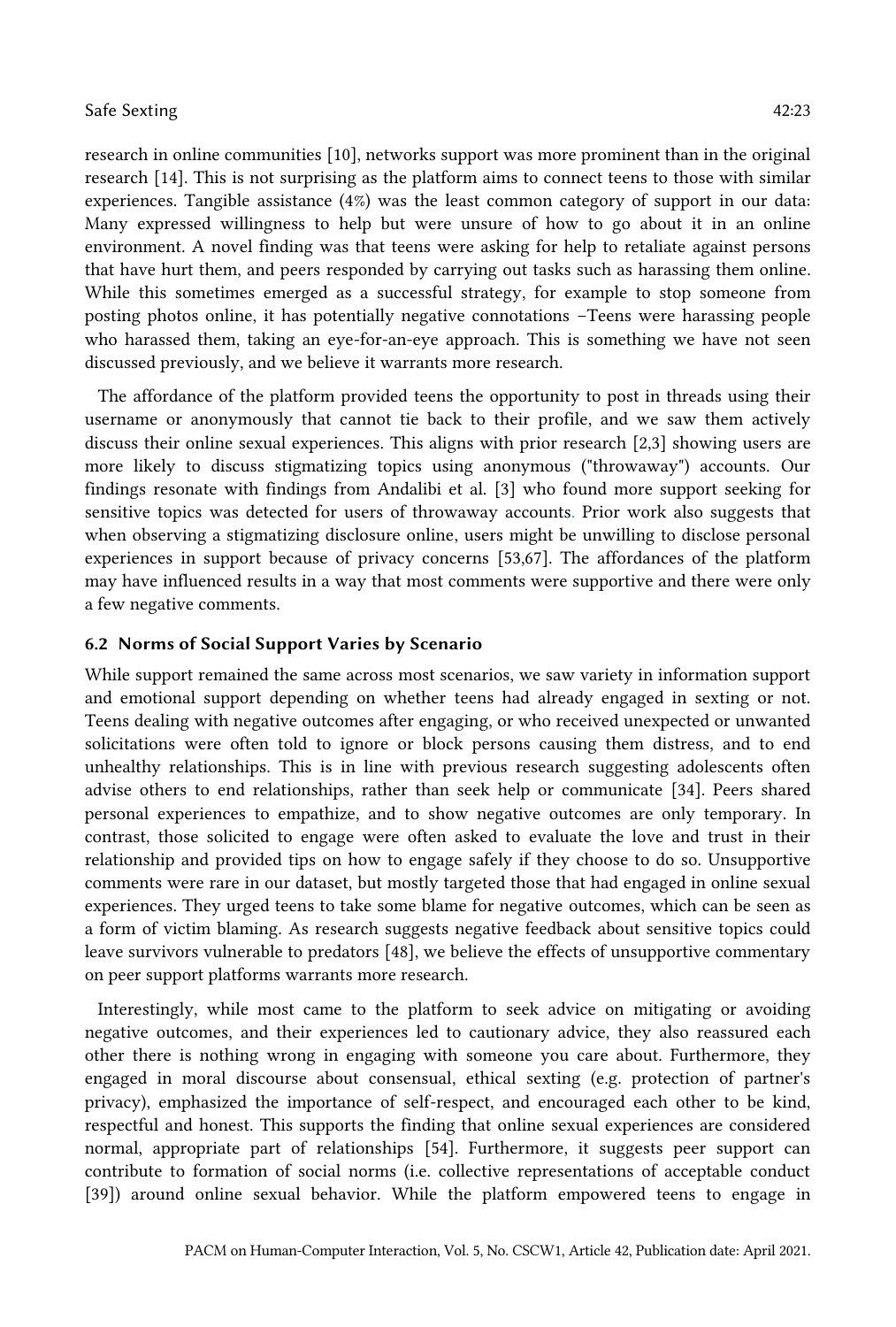supportive discourse without potentially judgmental adult voice [30,34,73], teens themselves condemned some behaviors as deviant. This included starting too early, engaging with an older partner or engaging with multiple partners. This might be partly due to how platform affordances shape self-disclosure, which existing research supports [2,67].

#### 6.3 Teens Engagement and Expressing Gratitude to Social Support

Teens responded with gratitude to emotional and esteem support, in line with previous research suggesting nurturing social support leads to high recipient satisfaction [14]. It is promising that we observed reciprocity effect where when people share intimate experiences, responses tend to be equally intimate [32], which associates with positive mental health.

Teens also responded with gratitude to information support where their situation was estimated to be less severe than they thought, or that helped them mitigate or avoid negative outcomes. However, they were cautious when advice urged them to approach trusted adults for support. In line with previous research, they were not comfortable talking to adults about these topics [30,73]. Some feared humiliation, others mentioned being afraid adults will not believe them, or will be disappointed. Teens also reacted defensively to advice urging them to end relationships they valued. This illustrates the importance of message framing. Previous research has investigated whether it is more effective to emphasize potential benefits (gains) of accepting healthcare advice, or the negative effects (losses) of not accepting it [58]. Research suggests emphasizing benefits is more persuasive than emphasizing negative effects when accepting advice carries a minimal risk [58]. Conversely, advice emphasizing negative effects is more readily accepted when the risks of *not* taking it are greater than those of taking it [23]. In our context peers met adolescents with cautionary tales and warnings often based on personal negative experiences, and many were not ready to accept their advice, because hurt emotions and the distress of the break-up [44] felt like a greater risk than potential damage an unhealthy relationships [29]. We believe that more research is warranted to investigate the effect of message framing concerning online sexual experiences or teens, and how to best support them negotiate boundary conflicts within relationships [22].

We saw teens actively engaging with the community while they were in need of support, providing explanations or discussing developments. It was less common to provide updates if their situation or emotional state improved. Likely many visit the platform and engage with peers when they are in need of support, rather than treat it as a community they are actively involved in.

Overall, our results demonstrate the potential teens could have powerful social support networks, and we believe that instead of focusing on risky aspects of adolescent online sexual experiences and their negative outcomes (identifying problems), more research should investigate how to improve social support for adolescent online sexual experiences (finding solutions).

## 6.4 Implications for Design

While peer support platforms are designed to facilitate peer response, it might be difficult for adolescents going through developmental changes [28], to assess the accuracy of information presented, or reliability of persons they engage with. For example, we saw comment threads where adults in their twenties, thirties and even sixties were offering support to teenagers expressing sexual trauma, encouraging them to think they have not done anything wrong in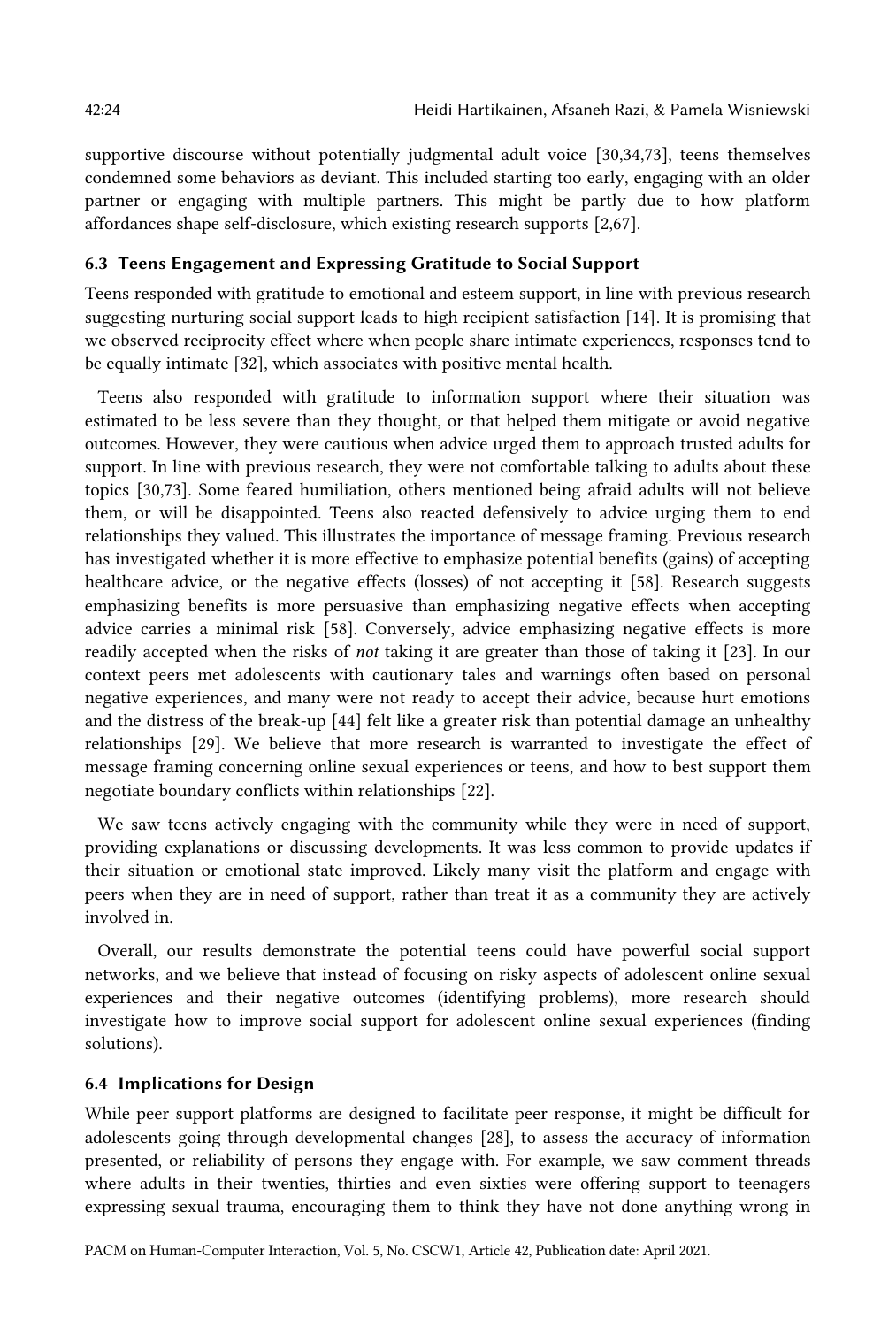engaging and complimenting their looks. One solution to protect adolescents and avoid further negative interactions is for peer support platforms to provide robust content moderation and information support. However, it is not always feasible to employ personnel to moderate the whole platform, for example in cases where it is run by a non-profit and there are monetary restrictions present. Another restrictive factor might be the sheer size of the community and the volume of posts and comments to moderate. A more feasible way could be to give users a chance to vote up or down advice. Those shown to provide helpful support could be rewarded with higher ranks to indicate trustworthiness. Collective judgements of social groups have been shown to be more accurate compared with the judgements of an individual [69]. However, retrieving relevant high quality content requires large amounts of manually labeled data (i.e. a lot of users voting actively) [8] which limits its usefulness on small platforms. Furthermore, without moderation focus is on the network, not the content [8]: On social media, witty messages or popular opinions are voted up, while unpopular opinions are less likely to be highly scored [69]. Despite this, we feel investigating the usefulness of voting systems combined with supervision is worthwhile on peer support platforms, where in addition to helping users identify those that provide good advice, it can also help them identify trolls, or users whose advice has been shown to be erroneous or unhelpful.

While teens seeking help for a friend dealing with mental health issues were often referred to a trusted adult, teens who indicated struggling with issues themselves were more often met with emotional support. It would be ideal to have the platform moderated by trained professionals that are able to provide help to teens expressing such serious issues, however, this might be difficult to implement. A more feasible way could be to allow users to flag profiles potentially at risk. This approach has its limitations too. Relying on the network may be susceptible to malicious users with an ulterior motive [69], looking to manipulate the system for fun, personal profit or for mischief. Because of this, supervision would be needed to go through flagged users before taking steps for example to refer them to other sources for help. Selfreporting features could also be embedded, for example asking users using certain keywords in their posts to answer questions about how they are feeling, if they find support helpful and if they still need more help. While self-report of present and past behavior may result in reporting bias [75], combined with activity logs, it could prove valuable and allow moderators to identify those in danger that should be connected to a professional. At the very least, this approach could be used to provide them links to other sources such as mental health hotlines automatically.

Peer support platforms could also try to engage users in voluntary training to enable them to provide support that will be more readily accepted, for example by teaching them how to frame advice. Trained peers could receive perks such as moderator badges, or a certificate stating they have worked as volunteers on the platform. Previous research concerning social support in healthcare and mental health indicated training improves communication skills and increases knowledge of roles, boundaries and supports available, and importance of self-care [35]. Training enables peers to give better support, but also helps them grow [17]. In our context, peer supporters should acknowledge the boundaries of the care they can provide but we certainly see their potential to help develop problem-solving, decision-making, and coping skills. Trained peers could for example provide steps for reporting privacy breaches, or self-care after breakups. In more worrying cases, they should be instructed to contact professionals provided by the platform. We acknowledge that developing and maintaining this kind of peer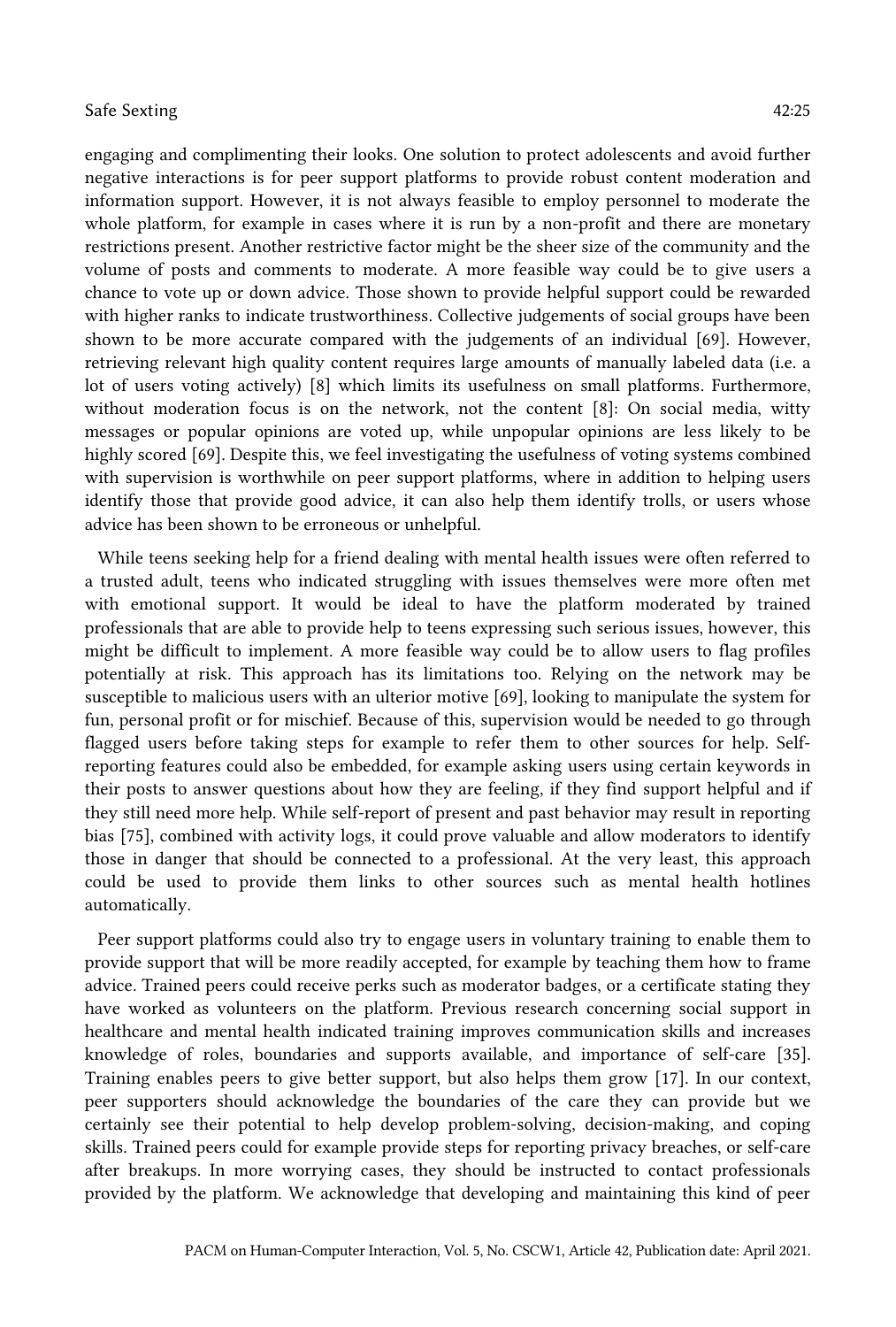training would require resources, but could be feasible for example in collaboration with nonprofit mental health organizations catering to teens.

In our paper, we focused on discussing design implications to peer support platforms. However, we believe our results especially concerning teen worries related to sexting and advice on how to engage safely are relevant also to those designing new messaging applications targeting teens, or improving existing ones. We envision features that enable safer sexting for example by allowing to easily obscure faces before sending images when nudity is detected. We would also include features that embody advice and support in the technology teens are using, such as prompts asking them to first evaluate their relationship with the person they want to send nudes to, or checklists of things they can do if they regret sexting, or if they believe a privacy breach. We suggest designing such features in collaboration between adolescents and experts on adolescent sexual health to provide features that are both useful and relatable. Engaging the adolescents in the development would strengthen their participation in issues concerning their own life.

In the end, we wish to point out that from the point of view of children's rights, it is crucial to recognize and acknowledge sexual development as a natural part of adolescence. Instead of trying to control or restrict adolescents' online sexual experiences too much we should aim to enhance their supply of accurate information and offer them opportunities for self-expression and participation combined with adult support and awareness.

#### 6.5 Limitations and Future Work

Posts included in our dataset were made by persons who specified their age to be 13-17, and our results are most generalizable to this age group. More research would be warranted concerning the effects of online social support on different age groups as their concerns for online sexual experiences might be different [42]. Digital trace data included in our analysis rarely contained information about the teen's feelings, motivations, thoughts, and/or struggles in relation to the context in which a post was made. We also rarely saw updates concerning how the situation changed over time. While analyzing this data provided researcher independent glimpse into this topic, other methods are needed for more focused studies. It would be interesting to combine analysis of digital trace data with follow-up interviews to get a richer picture on the effects of online social support concerning online sexual experiences. Qualitative inquiry is fundamentally interpretive so we cannot say we were gathering and generating facts about how adolescents seek and receive support through peer support platforms, and how they respond to it. Instead, we engaged in a process where we noted themes as significant, noted but ignored others as insignificant, and possibly missed some potential themes [40]. We also noticed that females sought support more often than males. In general, boys were more engaged in providing support than seeking it. While this might be partly because women more often seek support than men [36,50], it might also be partly because of issues such as sexual double-standards [38], or slut-shaming [5]. More research could be warranted on gender differences concerning how adolescents seek and receive support on online sexual experiences.

### **7** CONCLUSION

In this paper, we investigated how adolescents turn to online social support to seek help concerning their online sexual experiences with known others, what types of support they receive, and how they respond to the support. Peers (mostly other adolescents and young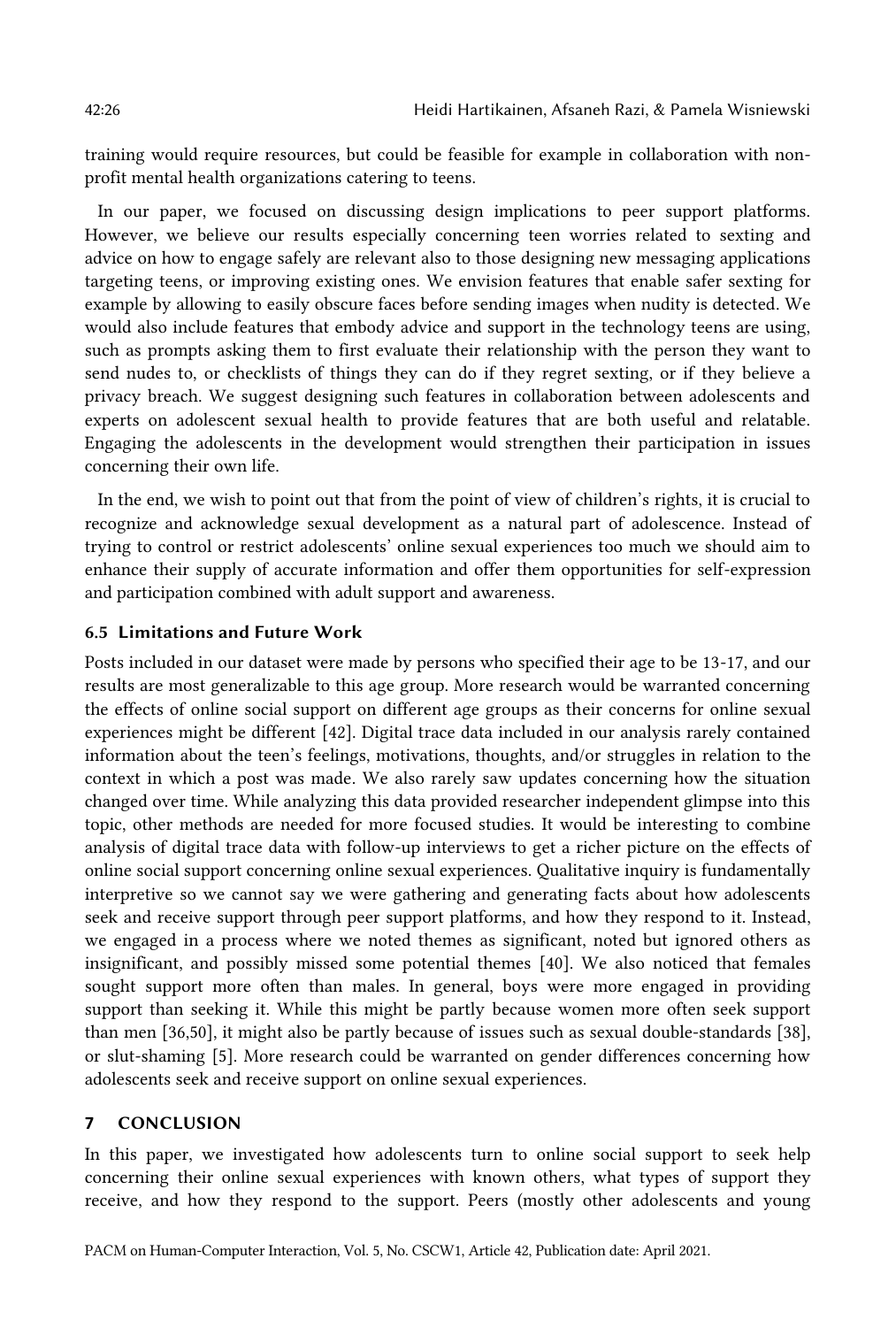adults) provided advice about how to handle negative online sexual experiences with known others by giving advice on how to mitigate long-term repercussions of such actions, often based on their own past negative experiences. They also provided emotional support by letting the original posters know that they were not alone (e.g., letting them know it happened to "me too") and should not blame themselves. A key implication of these findings is that these situations seemed to occur regularly, and youth were converging on a subset of advice and norms about how to handle such situations in a way that supported one another. Yet, in some cases, peers resorted to retaliating against persons who broke these norms and victim-blaming those who failed to engage safely by telling them to take responsibility for their own actions. Teens replied with gratitude to emotional support and advice that helped them engage safely, however, they reacted defensively when peers were critical of their relationships. Together, our findings suggest that youth are self-organizing to converge on a subset of guidelines and norms around safe sexting practices but have trouble framing their advice. Therefore, in this paper, we contributed to the existing body of knowledge by identifying youth-focused beliefs about safe sexting through analyzing the ways in which peers give advice and support to others. We also provided actionable recommendations for facilitating the exchange of positive advice and support on anonymized online peer-support platforms.

#### **ACKNOWLEDGMENTS**

We thank Pia Nelson, Gabriel Laaroussi, and Gabriel Mariz, who assisted with the qualitative data coding. This research is partially supported by the U.S. National Science Foundation under grants IIP-1827700 and IIS-1844881 and by the William T. Grant Foundation grant #187941. Any opinions, findings, and conclusions or recommendations expressed in this material are those of the authors and do not necessarily reflect the views of the research sponsors.

#### **REFERENCES**

- [1] Zainab Agha, Neeraj Chatlani, Afsaneh Razi, and Pamela Wisniewski. Towards Conducting Responsible Research with Teens and Parents regarding Online Risks. In *CHI 2020 Extended Abstracts*. https://doi.org/10.1145/3334480.3383073
- [2] Tawfiq Ammari, Sarita Schoenebeck, and Daniel Romero. 2019. Self-declared Throwaway Accounts on Reddit: How Platform Affordances and Shared Norms enable Parenting Disclosure and Support. *Proceedings of the ACM on Human-Computer Interaction* 3, CSCW: 1–30. https://doi.org/10.1145/3359237
- [3] Nazanin Andalibi, Oliver L. Haimson, Munmun De Choudhury, and Andrea Forte. 2018. Social Support, Reciprocity, and Anonymity in Responses to Sexual Abuse Disclosures on Social Media. *ACM Transactions on Computer-Human Interaction* 25, 5: 1–35. https://doi.org/10.1145/3234942
- [4] Nazanin Andalibi, Oliver L. Haimson, Munmun De Choudhury, and Andrea Forte. 2016. Understanding Social Media Disclosures of Sexual Abuse Through the Lenses of Support Seeking and Anonymity. In *Proceedings of the 2016 CHI Conference on Human Factors in Computing Systems - CHI '16*, 3906–3918. https://doi.org/10.1145/2858036.2858096
- [5] Feona Attwood. 2007. Sluts and Riot Grrrls: Female Identity and Sexual Agency. *Journal of Gender Studies* 16, 3: 233–247. https://doi.org/10.1080/09589230701562921
- [6] Karla Badillo-Urquiola, Afsaneh Razi, Jan Edwards, and Pamela Wisniewski. 2020. Children's Perspectives on Human Sex Trafficking Prevention Education. In *Companion of the 2020 ACM International Conference on Supporting Group Work* (GROUP '20), 123–126. https://doi.org/10.1145/3323994.3369889
- [7] Anita P. Barbee and Michael R. Cunningham. 1995. An experimental approach to social support communications: Interactive coping in close relationships. *Annals of the International Communication Association* 18, 1: 381–413.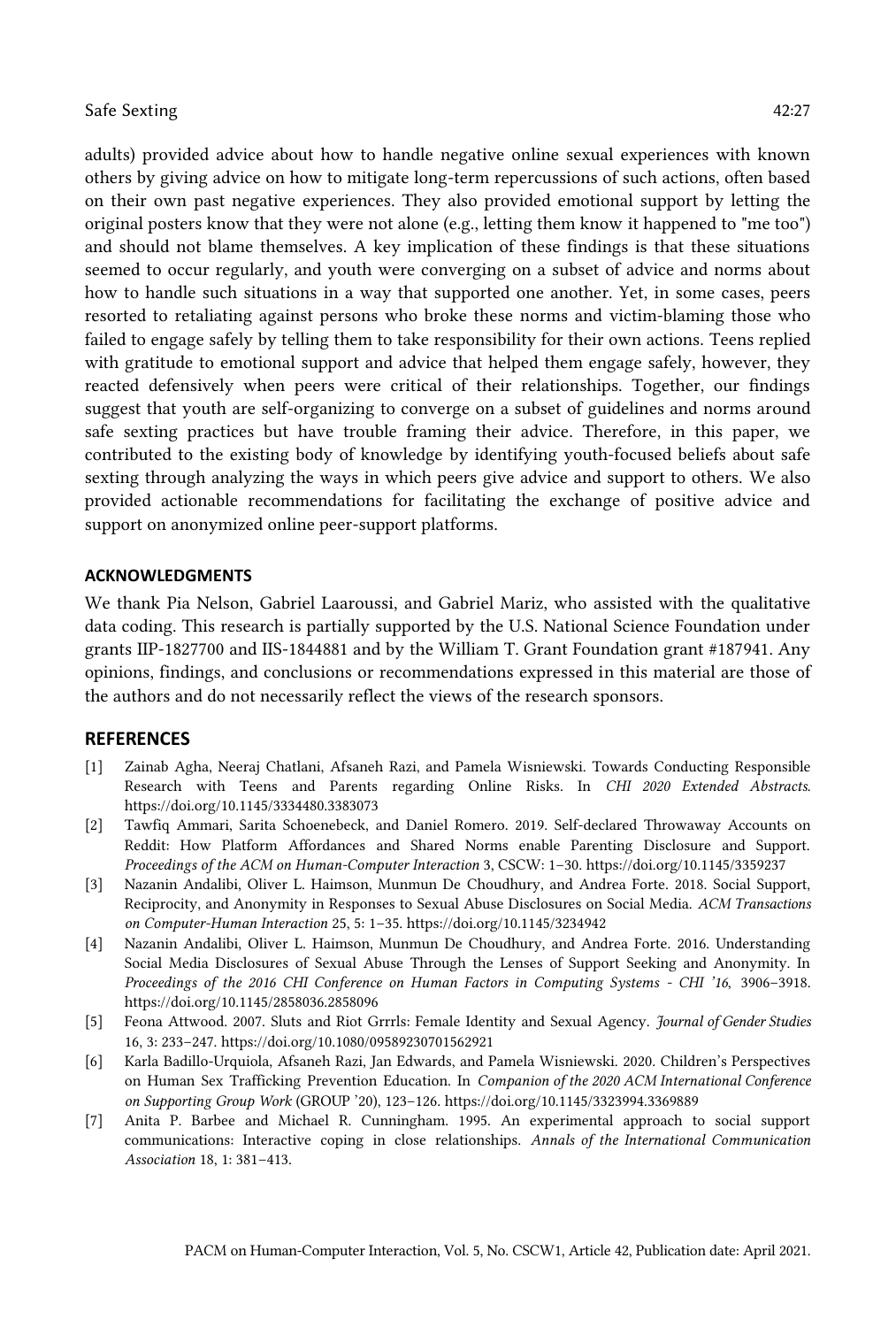- [8] Jiang Bian, Yandong Liu, Eugene Agichtein, and Hongyuan Zha. 2008. A few bad votes too many? towards robust ranking in social media. In *Proceedings of the 4th international workshop on Adversarial information retrieval on the web* (AIRWeb '08), 53–60. https://doi.org/10.1145/1451983.1451997
- [9] Vesna Bilić. 2012. Violence among peers in the real and virtual world. *Central European Journal of Paediatrics* 9, 1: 78–90. https://doi.org/10.5457/p2005-114.65
- [10] Dawn O. Braithwaite, Vincent R. Waldron, and Jerry Finn. 1999. Communication of Social Support in Computer-Mediated Groups for People With Disabilities. *Health Communication* 11, 2: 123–151. https://doi.org/10.1207/s15327027hc1102\_2
- [11] Virginia Braun and Victoria Clarke. 2012. Thematic analysis. In *APA handbook of research methods in psychology, Vol 2: Research designs: Quantitative, qualitative, neuropsychological, and biological*. American Psychological Association, Washington, DC, US, 57–71. https://doi.org/10.1037/13620-004
- [12] Amy Bruckman. 2002. Studying the amateur artist: A perspective on disguising data collected in human subjects research on the Internet. *Ethics and Information Technology* 4, 3: 217–231. https://doi.org/10.1023/A:1021316409277
- [13] Munmun De Choudhury and Emre Kiciman. 2017. The Language of Social Support in Social Media and Its Effect on Suicidal Ideation Risk. In *Eleventh International AAAI Conference on Web and Social Media*. Retrieved April 2, 2020 from https://www.aaai.org/ocs/index.php/ICWSM/ICWSM17/paper/view/15662
- [14] Neil S. Coulson, Heather Buchanan, and Aimee Aubeeluck. 2007. Social support in cyberspace: A content analysis of communication within a Huntington's disease online support group. *Patient Education and Counseling* 68, 2: 173–178. https://doi.org/10.1016/j.pec.2007.06.002
- [15] Carolyn E. Cutrona and Julie A. Suhr. 1992. Controllability of Stressful Events and Satisfaction With Spouse Support Behaviors. *Communication Research* 19, 2: 154–174. https://doi.org/10.1177/009365092019002002
- [16] Dana DeHart, Gregg Dwyer, Michael C. Seto, Robert Moran, Elizabeth Letourneau, and Donna Schwarz-Watts. 2017. Internet sexual solicitation of children: a proposed typology of offenders based on their chats, e-mails, and social network posts. *Journal of Sexual Aggression* 23, 1: 77–89. https://doi.org/10.1080/13552600.2016.1241309
- [17] Cindy-Lee Dennis. 2013. Peer support for postpartum depression: volunteers' perceptions, recruitment strategies and training from a randomized controlled trial. *Health Promotion International* 28, 2: 187–196. https://doi.org/10.1093/heapro/das003
- [18] Nicola Döring. 2014. Consensual sexting among adolescents: Risk prevention through abstinence education or safer sexting? *Cyberpsychology: Journal of Psychosocial Research on Cyberspace* 8, 1. Retrieved September 21, 2018 from https://cyberpsychology.eu/article/view/4303
- [19] Keith F. Durkin and Clifton D. Bryant. 1995. "Log on to sex": Some notes on the carnal computer and erotic cyberspace as an emerging research frontier. *Deviant Behavior* 16, 3: 179–200. https://doi.org/10.1080/01639625.1995.9967998
- [20] Nicole B. Ellison, Lindsay Blackwell, Cliff Lampe, and Penny Trieu. 2016. "The Question Exists, but You Don't Exist With It": Strategic Anonymity in the Social Lives of Adolescents. *Social Media + Society* 2, 4: 2056305116670673. https://doi.org/10.1177/2056305116670673
- [21] Andrea Forte, Michael Dickard, Rachel Magee, and Denise E. Agosto. 2014. What do teens ask their online social networks?: social search practices among high school students. In *Proceedings of the 17th ACM conference on Computer supported cooperative work & social computing - CSCW '14*, 28–37. https://doi.org/10.1145/2531602.2531723
- [22] Stutzman Frederic and Hartzog Woodrow. 2012. Boundary regulation in social media. 10.
- [23] Kristel M. Gallagher, John A. Updegraff, Alexander J. Rothman, and Linda Sims. 2011. Perceived Susceptibility to Breast Cancer Moderates the Effect of Gain-and Loss-Framed Messages on Use of Screening Mammography. *Health psychology : official journal of the Division of Health Psychology, American Psychological Association* 30, 2: 145–152. https://doi.org/10.1037/a0022264
- [24] Manuel Gámez-Guadix, Carmen Almendros, Esther Calvete, and Patricia De Santisteban. 2018. Persuasion strategies and sexual solicitations and interactions in online sexual grooming of adolescents: Modeling direct and indirect pathways. *Journal of Adolescence* 63: 11–18. https://doi.org/10.1016/j.adolescence.2017.12.002
- [25] Tara Harris and Francois Steyn. 2018. Gender differences in adolescent online victimisation and sexting expectancies. *Child Abuse Research in South Africa* 19, 1: 15–29.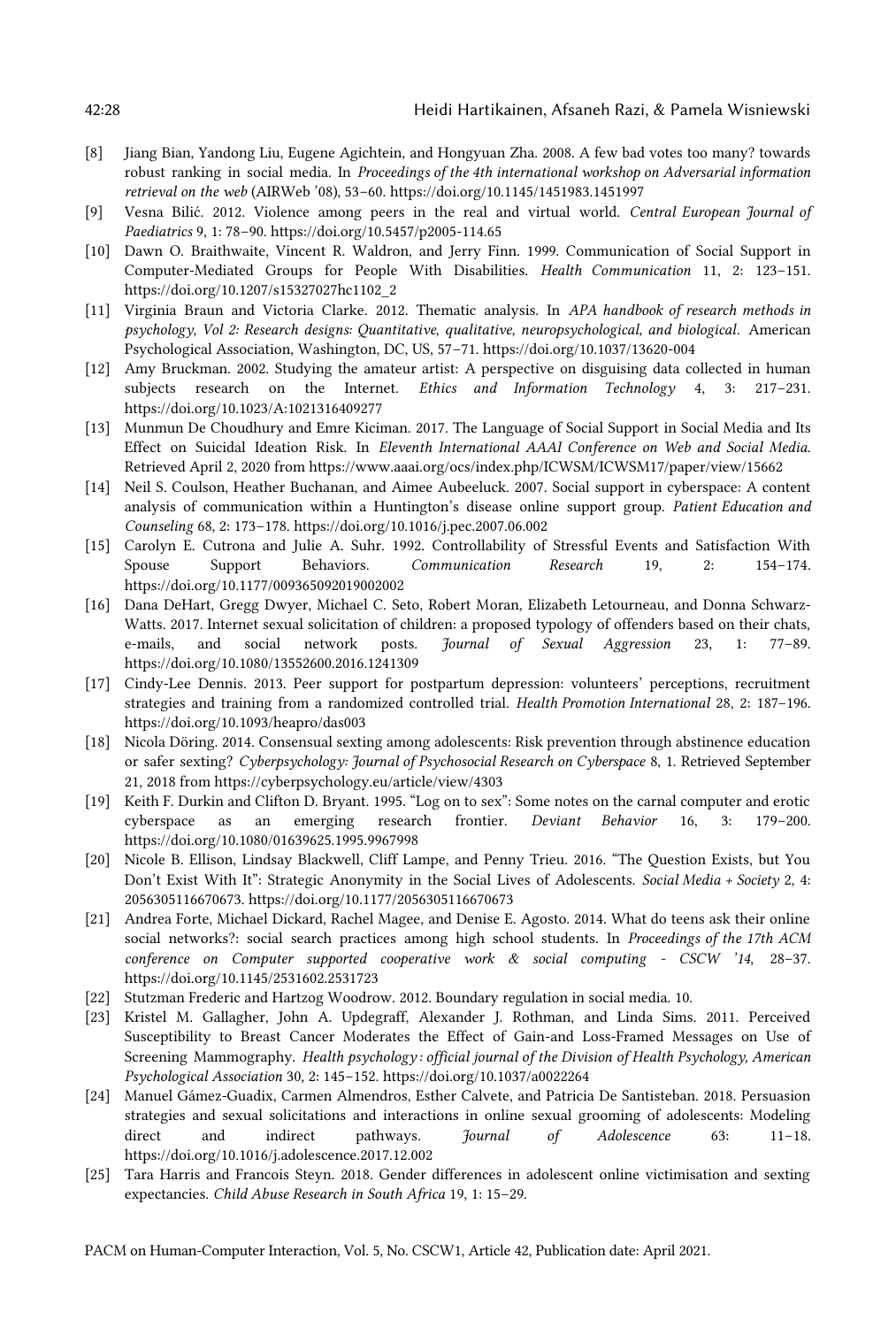- [26] Heidi Hartikainen, Netta Iivari, and Marianne Kinnula. 2015. Children and Web 2.0: What They Do, What We Fear, and What Is Done to Make Them Safe. In *Nordic Contributions in IS Research*, Harri Oinas-Kukkonen, Netta Iivari, Kari Kuutti, Anssi Öörni and Mikko Rajanen (eds.). Springer International Publishing, Cham, 30–43. https://doi.org/10.1007/978-3-319-21783-3\_3
- [27] Heidi Hartikainen, Netta Iivari, and Marianne Kinnula. 2016. Should We Design for Control, Trust or Involvement? A Discourses Survey about Children's Online Safety. In *Proceedings of the The 15th International Conference on Interaction Design and Children* (IDC '16), 367–378. https://doi.org/10.1145/2930674.2930680
- [28] Elsheikh A Hassan and George C Creatsas. 2000. Adolescent Sexuality: A Developmental Milestone or Risk-Taking Behavior? The Role of Health Care in the Prevention of Sexually Transmitted Diseases. *Journal of Pediatric and Adolescent Gynecology* 13, 3: 119–124. https://doi.org/10.1016/S1083-3188(00)00045-  $\Omega$
- [29] Susana Helm, Charlene K. Baker, Jeffrey Berlin, and Shaye Kimura. 2017. Getting In, Being In, Staying In, and Getting Out: Adolescents' Descriptions of Dating and Dating Violence. *Youth & Society* 49, 3: 318–340. https://doi.org/10.1177/0044118X15575290
- [30] Irit Hershkowitz, Omer Lanes, and Michael E. Lamb. 2007. Exploring the disclosure of child sexual abuse with alleged victims and their parents. *Child Abuse & Neglect* 31, 2: 111–123. https://doi.org/10.1016/j.chiabu.2006.09.004
- [31] Sameer Hinduja and Justin W. Patchin. 2008. Personal information of adolescents on the Internet: A quantitative content analysis of MySpace. *Journal of Adolescence* 31, 1: 125–146. https://doi.org/10.1016/j.adolescence.2007.05.004
- [32] S. M. Jourard. 1959. Healthy personality and self-disclosure. *Mental Hygiene* 43: 499–507.
- [33] Melissa Kang and Susan Quine. 2007. Young people's concerns about sex: unsolicited questions to a teenage radio talkback programme over three years. *Sex Education* 7, 4: 407–420. https://doi.org/10.1080/14681810701636010
- [34] Jung-Eun Kim, Emily C. Weinstein, and Robert L. Selman. 2015. Romantic Relationship Advice From Anonymous Online Helpers: The Peer Support Adolescents Exchange. *Youth & Society*. https://doi.org/10.1177/0044118X15604849
- [35] Nicole Anne Kinnane, Trish Waters, and Sanchia Aranda. 2011. Evaluation of a pilot 'peer support' training programme for volunteers in a hospital-based cancer information and support centre. *Supportive Care in Cancer* 19, 1: 81–90. https://doi.org/10.1007/s00520-009-0791-3
- [36] W. Kliewer, S. J. Lepore, A. Broquet, and L. Zuba. 1990. Developmental and gender differences in anonymous support-seeking: analysis of data from a community help line for children. *American Journal of Community Psychology* 18, 2: 333–339. https://doi.org/10.1007/BF00931308
- [37] Panagiota Korenis and Stephen Bates Billick. 2014. Forensic Implications: Adolescent Sexting and Cyberbullying. *Psychiatric Quarterly* 85, 1: 97–101. https://doi.org/10.1007/s11126-013-9277-z
- [38] Derek A. Kreager and Jeremy Staff. 2009. The Sexual Double Standard and Adolescent Peer Acceptance: *Social Psychology Quarterly*. https://doi.org/10.1177/019027250907200205
- [39] Maria Knight Lapinski and Rajiv N. Rimal. 2005. An Explication of Social Norms. *Communication Theory* 15, 2: 127–147. https://doi.org/10.1111/j.1468-2885.2005.tb00329.x
- [40] Paul Leedy D. and Jeanne Ormrod E. 2005. *Practical Research: Planning and Design*. Pearson. Retrieved June 1, 2020 from /content/one-dot-com/one-dot-com/us/en/higher-education/product.html
- [41] Amanda Lenhart, Monica Anderson, and Aaron Smith. 2015. *Teens, Technology and Romantic Relationships*. Pew Research Center. Retrieved from https://www.pewresearch.org/internet/2015/10/01/teens-technologyand-romantic-relationships/
- [42] Sheri Madigan, Anh Ly, Christina L. Rash, Joris Van Ouytsel, and Jeff R. Temple. 2018. Prevalence of Multiple Forms of Sexting Behavior Among Youth: A Systematic Review and Meta-analysis. *JAMA Pediatrics* 172, 4: 327. https://doi.org/10.1001/jamapediatrics.2017.5314
- [43] Sheri Madigan, Vanessa Villani, Corry Azzopardi, Danae Laut, Tanya Smith, Jeff R. Temple, Dillon Browne, and Gina Dimitropoulos. 2018. The Prevalence of Unwanted Online Sexual Exposure and Solicitation Among Youth: A Meta-Analysis. *Journal of Adolescent Health* 63, 2: 133–141. https://doi.org/10.1016/j.jadohealth.2018.03.012
- [44] Deborah Mahlstedt and Linda Keeny. 1993. Female Survivors of Dating Violence and their Social Networks. *Feminism & Psychology* 3, 3: 319–333. https://doi.org/10.1177/0959353593033003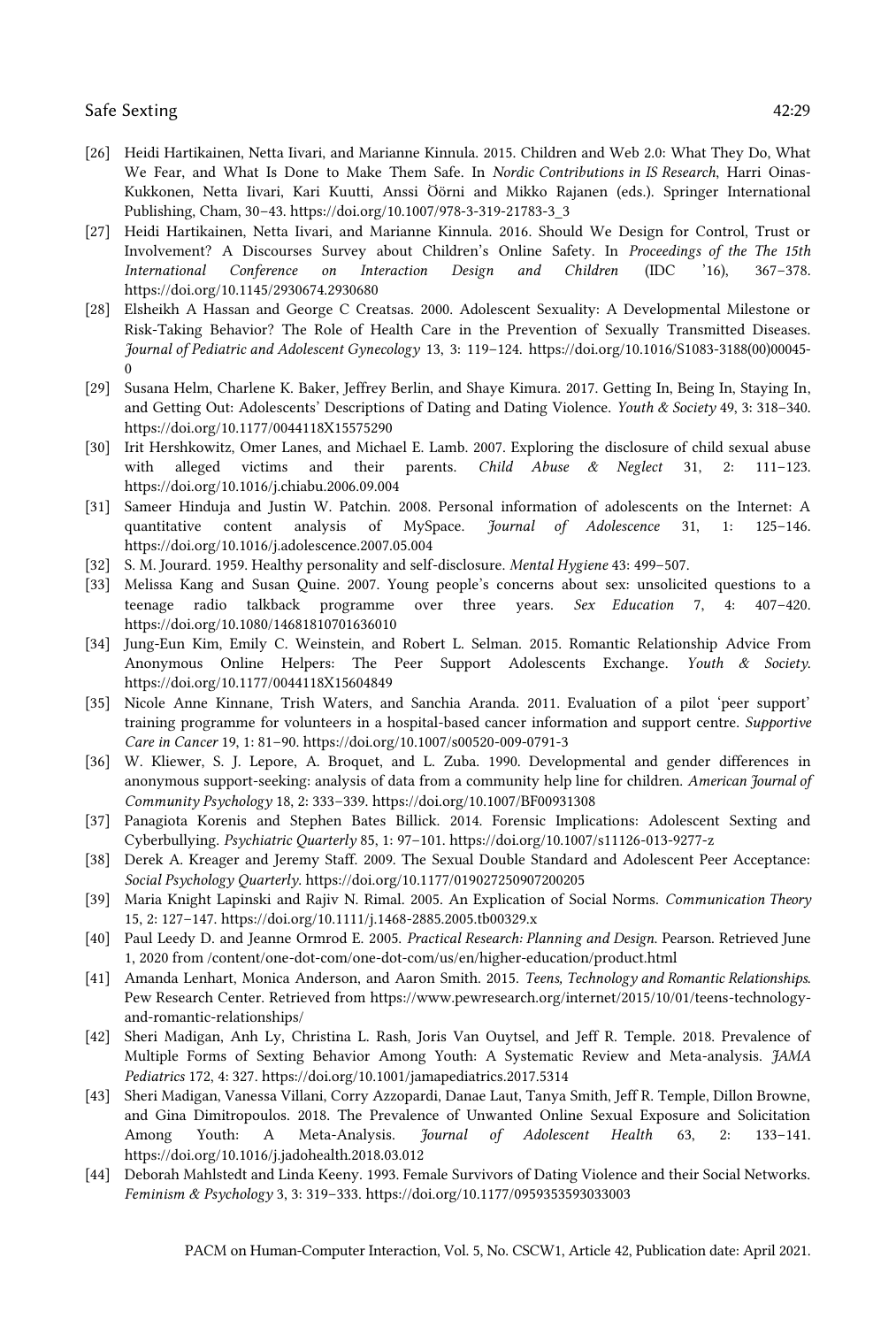- [45] Elena Martellozzo. 2019. Chapter 4 Online Child Sexual Abuse. In *Child Abuse and Neglect*, India Bryce, Yolande Robinson and Wayne Petherick (eds.). Academic Press, 63–77. https://doi.org/10.1016/B978-0-12- 815344-4.00004-0
- [46] Gagan Mehra. 2017. 105 Leading Social Networks Worldwide. *Practical Ecommerce*. Retrieved September 11, 2019 from https://www.practicalecommerce.com/105-leading-social-networks-worldwide
- [47] Kimberly J. Mitchell, Lisa M. Jones, David Finkelhor, and Janis Wolak. 2014. *Trends in Unwanted Online Experiences and Sexting*. Crimes against Children Research Center., Durham, NH. Retrieved from https://scholars.unh.edu/ccrc/49/
- [48] Rosetta Moors and Ruth Webber. 2013. The dance of disclosure: Online self-disclosure of sexual assault. *Qualitative Social Work* 12, 6: 799–815. https://doi.org/10.1177/1473325012464383
- [49] Anne C. Petersen, Nancy Leffert, and Barbara L. Graham. 1995. Adolescent development and the emergence of sexuality. *Suicide & Life - Threatening Behavior; Washington* 25: 4–17.
- [50] Bettina Piko. 2001. Gender Differences and Similarities in Adolescents' Ways of Coping. *The Psychological Record* 51, 2: 223–235. https://doi.org/10.1007/BF03395396
- [51] Anthony T. Pinter, Pamela J. Wisniewski, Heng Xu, Mary Beth Rosson, and Jack M. Caroll. 2017. Adolescent Online Safety: Moving Beyond Formative Evaluations to Designing Solutions for the Future. In *Proceedings of the 2017 Conference on Interaction Design and Children* (IDC '17), 352–357. https://doi.org/10.1145/3078072.3079722
- [52] Anthony T. Pinter, Pamela J. Wisniewski, Heng Xu, Mary Beth Rosson, and Jack M. Caroll. 2017. Adolescent Online Safety: Moving Beyond Formative Evaluations to Designing Solutions for the Future. In *Proceedings of the 2017 Conference on Interaction Design and Children - IDC '17*, 352–357. https://doi.org/10.1145/3078072.3079722
- [53] Afsaneh Razi, Zainab Agha, Neeraj Chatlani, and Pamela Wisniewski. 2020. *Privacy Challenges for Adolescents as a Vulnerable Population*. Social Science Research Network, Rochester, NY. https://doi.org/10.2139/ssrn.3587558
- [54] Afsaneh Razi, K. Badillo-Urquiola, and Pamela Wisniewski. 2020. Let's Talk about Sext: How Adolescents Seek Support and Advice about Their Online Sexual Experiences. https://doi.org/10.1145/3313831.3376400
- [55] Afsaneh Razi, Seunghyun Kim, Munmun De Choudhury, and Pamela Wisniewski. 2019. *Ethical Considerations for Adolescent Online Risk Detection AI Systems*. Social Science Research Network, Rochester, NY. Retrieved January 10, 2021 from https://papers.ssrn.com/abstract=3503956
- [56] Afsaneh Razi and Pamela Wisniewski. 2019. *Qualitative Analysis on Large Scale Social Media Data for Adolescent Online Safety*. Social Science Research Network, Rochester, NY. Retrieved January 10, 2021 from https://papers.ssrn.com/abstract=3503959
- [57] Jessica Ringrose, Laura Harvey, Rosalind Gill, and Sonia Livingstone. 2013. Teen girls, sexual double standards and 'sexting': Gendered value in digital image exchange. *Feminist Theory* 14, 3: 305–323. https://doi.org/10.1177/1464700113499853
- [58] Alexander J. Rothman and Peter Salovey. 1997. Shaping perceptions to motivate healthy behavior: The role of message framing. *Psychological Bulletin* 121, 1: 3–19. https://doi.org/10.1037/0033-2909.121.1.3
- [59] Halina Sklenarova, Anja Schulz, Petya Schuhmann, Michael Osterheider, and Janina Neutze. 2018. Online sexual solicitation by adults and peers – Results from a population based German sample. *Child Abuse & Neglect* 76: 225–236. https://doi.org/10.1016/j.chiabu.2017.11.005
- [60] Karen M. Staller and Debra Nelson-Gardell. 2005. "A burden in your heart": Lessons of disclosure from female preadolescent and adolescent survivors of sexual abuse. *Child Abuse & Neglect* 29, 12: 1415–1432. https://doi.org/10.1016/j.chiabu.2005.06.007
- [61] Stephanie. 2014. Cohen's Kappa Statistic. *Statistics How To*. Retrieved June 27, 2019 from https://www.statisticshowto.datasciencecentral.com/cohens-kappa-statistic/
- [62] Lalita K. Suzuki and Jerel P. Calzo. 2004. The search for peer advice in cyberspace: An examination of online teen bulletin boards about health and sexuality. *Journal of Applied Developmental Psychology* 25, 6: 685–698. https://doi.org/10.1016/j.appdev.2004.09.002
- [63] Lalita K. Suzuki and Jerel P. Calzo. 2004. The search for peer advice in cyberspace: An examination of online teen bulletin boards about health and sexuality. *Journal of Applied Developmental Psychology* 25, 6: 685–698. https://doi.org/10.1016/j.appdev.2004.09.002
- [64] Muhammad Uzair Tariq, Afsaneh Razi, Karla Badillo-Urquiola, and Pamela Wisniewski. 2019. A Review of the Gaps and Opportunities of Nudity and Skin Detection Algorithmic Research for the Purpose of